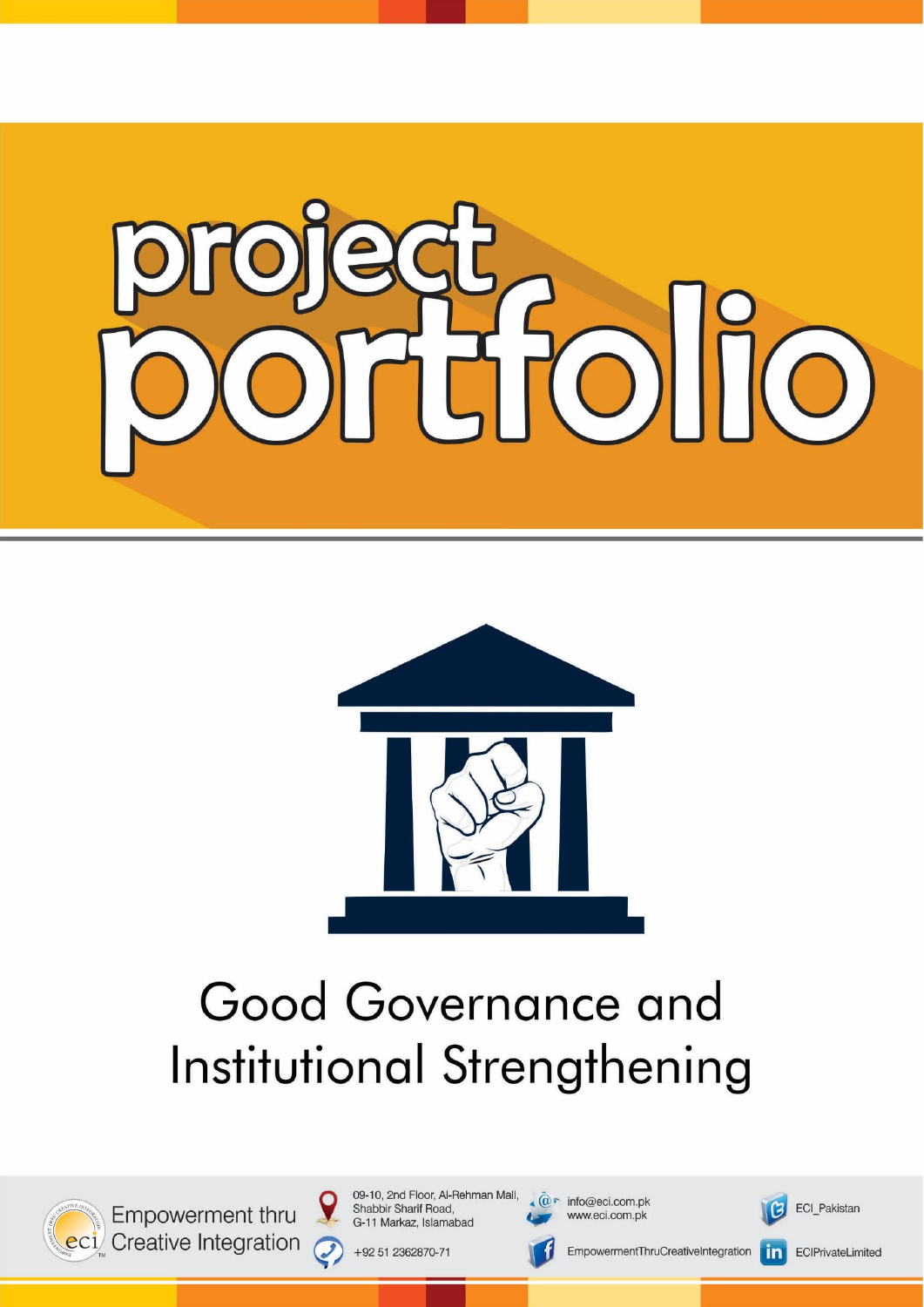

### **2021**

### **78 Conduct 2 days Baseline survey in Sargodha**

| n a |
|-----|
|     |
|     |
|     |
|     |

ECI was contracted by TWO for the capacity building of TWO's project staff members for a 2-day training session on a baseline survey for one of their projects "Strengthening livelihood of marginalized communities." The training was conducted in Sargodha with almost 9 staff members who directly benefitted from the skills imparted in the training.

### **77 Module development for Farm Business School**



**Food and Agriculture Organization of the United Nations** 

A training of trainers was designed to capacitate farmers (field facilitators) so that they can establish and implement the farming skills under the concept of farm business school. In this project an online Training of Trainers was conducted through LMS, in which recorded videos, home assignments, activities, and group work was conducted successfully for two groups of trainers. A certificate of completion was awarded to those who fully participate in the online sessions and completed home assignments. The Material designed locally (in Urdu) included: Participants' handbook; Trainers Manual and Facilitation handouts. PMG (producers marketing group) training was conducted with the trainers trained in FBS so they can learn marketing skills for their farm businesses and further train the actual farmers on these skills.

### **76 Training of Government Officials and Community Participants on GLOF -prepare and respond to Disasters**



In this project, ECI developed separate training handbooks of Disaster Risk Management for Govt. officials and community members. The 3 trainings were conducted with 116 Govt officials where Deputy Commissioners, Assistant Commissioner and directors of government department participated from KP and GB and in 1 training almost 35 community members participated and learnt about Community Based Disaster Risk Management. The training was aimed to build the capacities of these officials and community members to effectively respond to the disaster.

### **Food and Agriculture 75 Farmer Field School (FFS) Manual Translation Organization of the United Nations**

CEO of ECI was awarded a project to develop a training manual on setting up a Farmer Field School (FFS) in KP Pakistan. ECI using its expertise successfully produced a quality document within the given timelines. This training manual is being translated in Urdu that would specifically target farmers and field workers who would benefit from it.

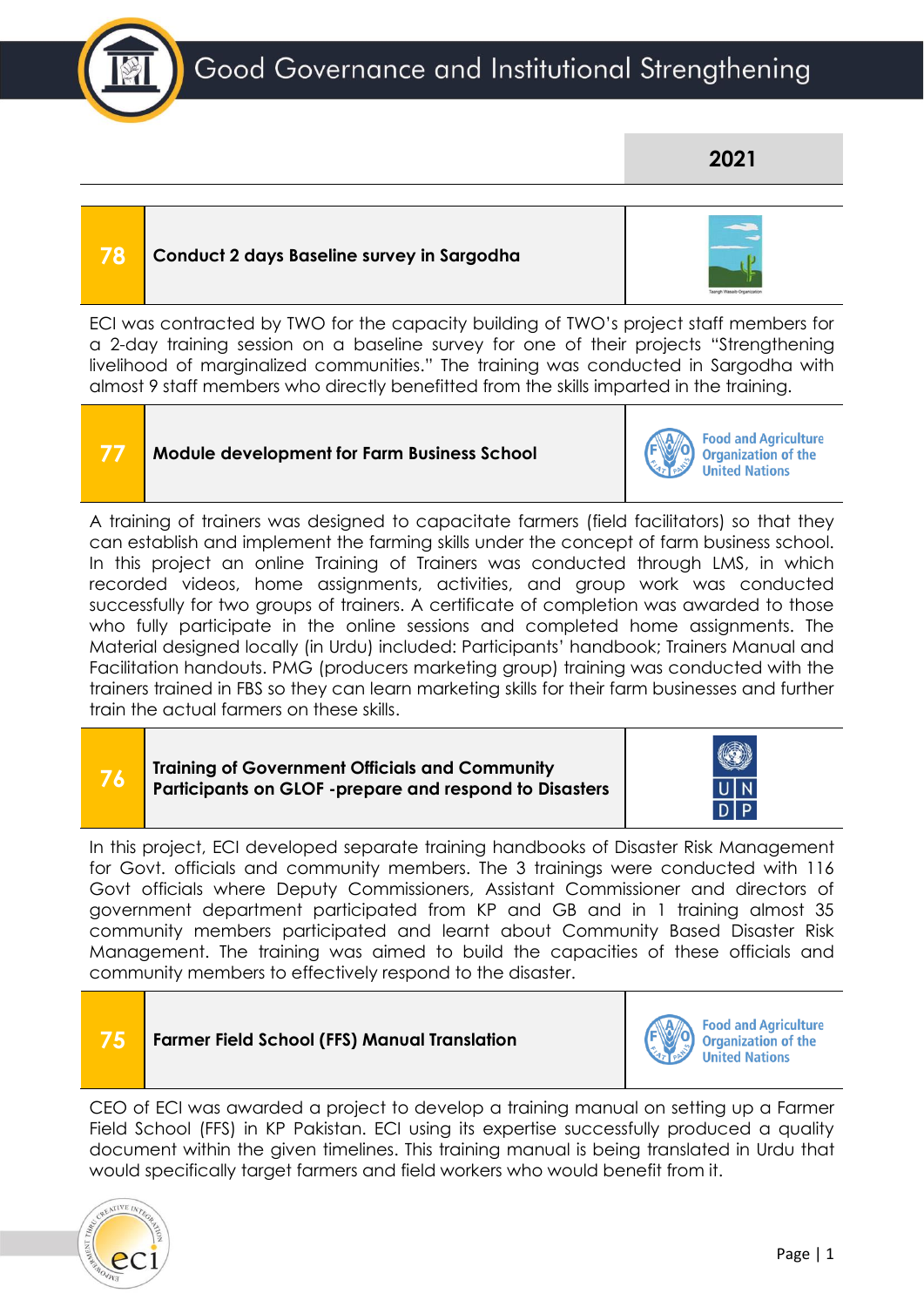### **74 HER essentials Pilot Implementing Partner in Pakistan**

BSR, a not-for-profit benefit corporation awarded ECI a pilot project to be implemented in Sindh and Punjab. The main goal of this project is to train the factory workers on Financial Literacy through Tablets.



In collaboration with UNICEF, ECI adapted and localized the international Inter-Personal Communication (IPC) Toolkit for Expanded Program on Immunization (EPI) into the Pakistani context. The toolkit included modules, resource cards, audio jobs, and animations.

| ECI initiative with DAI, titled Azme e Naujawan (AeN) for its fourth phase under ECI team is |  |
|----------------------------------------------------------------------------------------------|--|
| working to mobilize 180 youth from the areas of Gulzar-e-Hijri (GH), and Pehlwan Goth        |  |
| (PG) to engage them to build their capacity to conduct social actions in their               |  |
| communities to bring sustainable reform in the society for themselves and others to follow.  |  |

| 71 | To support implementation of NI's Advocacy Initiative to<br>strengthen SUNCSA in Pakistan including Administrative<br>and Financial management of Human Resources of the<br>Program |
|----|-------------------------------------------------------------------------------------------------------------------------------------------------------------------------------------|
|----|-------------------------------------------------------------------------------------------------------------------------------------------------------------------------------------|

**72 Azme Naujawan Youth Engagement (ECI)**

ECI was contracted by TWO for the capacity building of TWO's project staff members for 2-day training session on baseline survey for one of their projects "Strengthening livelihood of marginalized communities."



ECI was contracted by TWO for the capacity building of TWO's project staff members for 2-day training session on baseline survey for one of their projects "Strengthening livelihood of marginalized communities."









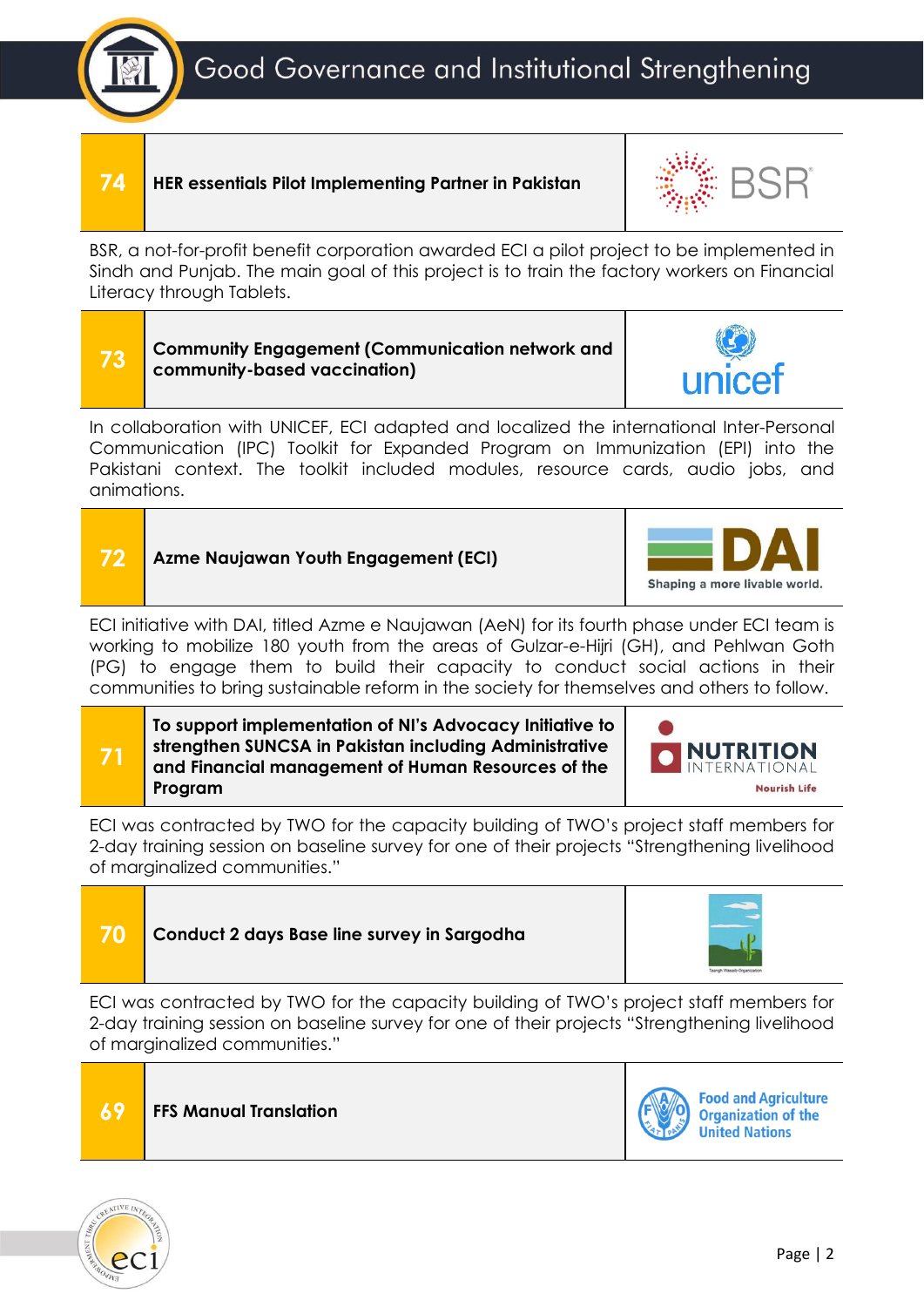

CEO of ECI was awarded a project to develop a training manual on setting up a Farmer Field School (FFS) in KP Pakistan. This training manual is being translated in Urdu.

### **68 Four 3-Days training to the SF-PMS Youth**



These trainings were about Enterprise and Social Enterprise of new entrepreneurs for new business incubations and their technical skills enhancement under the project of social cohesion through the socio-economic development for the areas of Islamabad and Rawalpindi.

**67 Development of Three Audio-Visual Training Modules for Universal Salt Iodization Program in Pakistan**



Development of three audio-Visual training modules (from English to Urdu) for universal salt iodization program in Pakistan for three different target audiences:

- Salt Processors
- Safety Officers
- Lab Technicians

**66 Disaster Risk Management with a view to building their capacity to prepare and respond to Disasters**



In this project ECI developed separate training handbooks of Disaster Risk Management for Govt officials and community members from KP and GB and conducted 3 training for Govt official where Deputy Commissioners, Assistant Commissioner and directors of government department participated from KP and GB and in 1 training community members participated and learn about Community Based Disaster Risk Management.



**65 Training of Youth on life skills, Employment, Micro-Business, Climate resilient Farming Techniques**



In this project ECI conducted 17 Day Training of Trainers on Life skills, Micro Businesses, over all 24 Innovators participated. The ToT conducted at Innovation Hub district Jamshoro under project of Empower Youth for Work, EYW.



The project aims to capacitate the EPI vaccinators on Interpersonal Communications Skills. In this assignment global IPC material (training modules, audio, videos, FAQs) has been adapted and localized. Furthermore, the training aimed to build capacity building

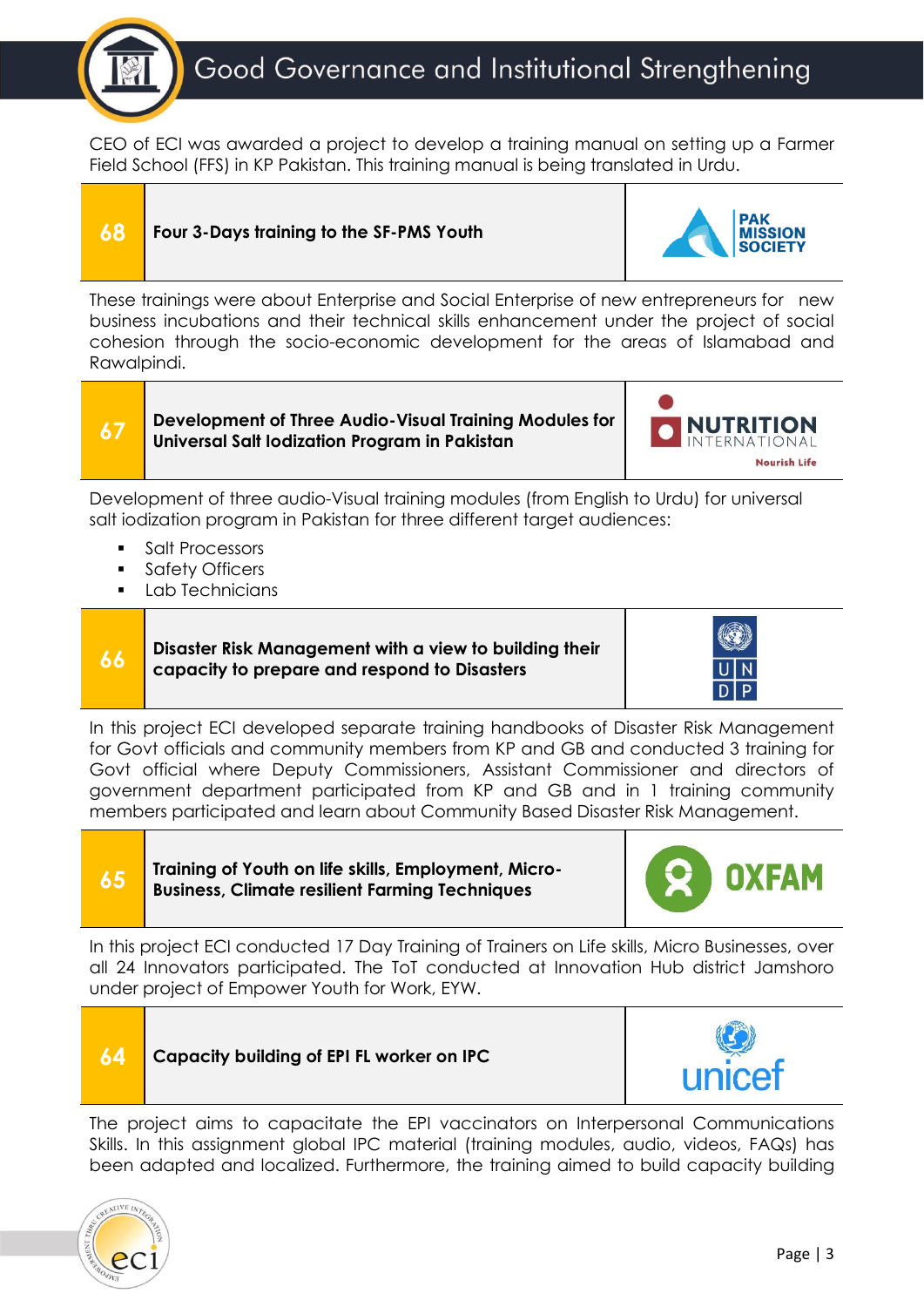

of EPI frontline workers on crisis communication and key family care practices to promote preventive health care.

# **63 Designing of two policy briefs**

The project was an individual consultancy to design 8 training manuals along with 2 policy briefs and a profile for a project for the capacity building of local government officials in Sindh.

### **62 2-Day Training Baseline Survey of Project Beneficiaries for TWO Staff**

2-Day Training Baseline Survey of Project Beneficiaries for TWO Staff" was a short assignment contracted with ECI by TWO. The training involved baseline survey tools and techniques followed by the use of a database and data collection process with almost 10 staff members of TWO. The tools and techniques were supposed to target the data pertaining to the project of TWO implemented in 4 districts, Mandi Baha ud din, Nankana Sahib, Lahore, and Sargodha. After receiving the required data, ECI generated a detailed report and submitted to TWO.

### **61 Two 5-day training of Local Resource person (LRPs) and 7 follow-ups**

ECI designed a 5-day in-house training design followed by the implementation of two training on the designed training content with almost 50 Local Resource Persons (LRPs) under the initiative collaborated with the Civil Society Support Program (CSSP) in Mirpurkhas. The training covered the capacity development of LRPs in two phases: their roles and their management skills. The participants were trained to run Rozgar Shifa Khana and 5 Rozgar Shifa Khanas (community hubs/centers) were made in district Mirpurkhas. The centers were community-based facilitation centers.



agency of the United Nations that leads international efforts to defeat hunger and improve nutrition and food security. FAO contracted ECI for the conduct of two 10-day training of trainers (TOTs) of its field teams in Khyber Pakhtoon Kha province of Pakistan. The purpose of this training was to make the trainees aware of the key concepts of Farm







**2020**

Shaping a more livable world.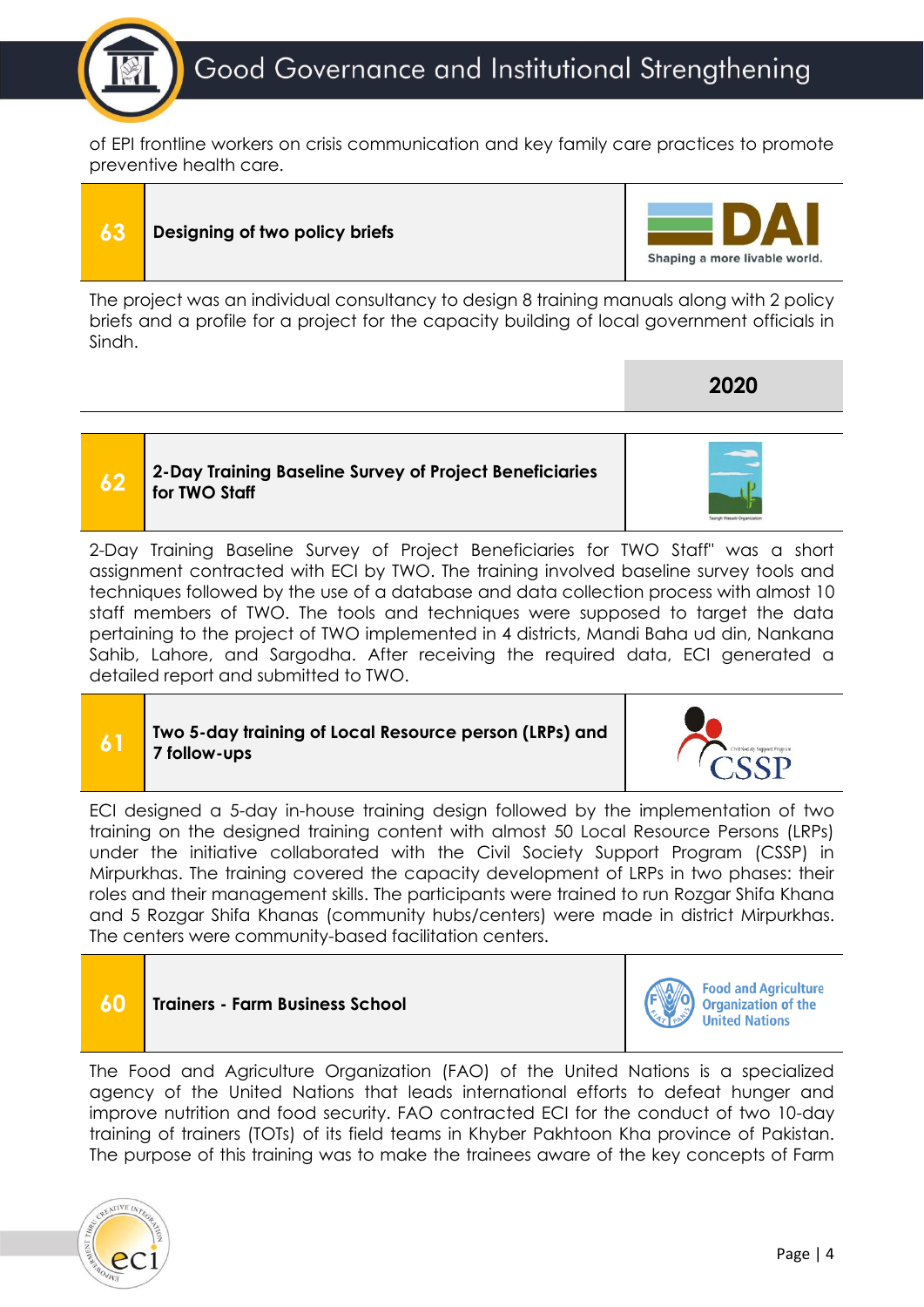

Business School. After this training, the trainees conducted awareness sessions with numerous farmers in their respective areas including North & South Waziristan, Khyber & Kurram Agency, and Bannu.

### **59 Stress Management, Persuasion & Motivation Skill training**



Safco Support Foundation (SSF) is a Non-Banking Finance Company (NBFC) licensed to carry out Investment Finance Services as NBFC by SECP under NBFC rules & regulations, 2015. ECI was entrusted with an assignment by SAFCO Support Foundation for one of their training components targeting credit officers, branch managers, and finance managers in Hyderabad, Sindh. ECI's expertise in delivering the training focused on Stress Management, Persuasion and Motivational Skills equipped the beneficiaries to learn to overcome stress in teams; enhanced their persuasion skill, and increased the motivation level of staff. Almost 23 participants were successfully trained under holistic training.

### **58 Communication/ Facilitation Skill - FA3-s2 Training**

ECI cooperated with Japan International Cooperation Agency (JICA) for a one-day training in Islamabad specifically designed to cover the essential aspects of understanding the concepts pertaining to training and facilitation skills. The training also included adult learning approaches and techniques designed for the effective use of facilitation techniques for improved and impactful conduct of training. The training involved 35 extension farmers and field workers who benefitted from the skills imparted in the training.

| Development of Soft Skills module and delivery of 3<br><b>PEDF SWIP</b><br>days ToT |  | <b>PUNJAB</b> |
|-------------------------------------------------------------------------------------|--|---------------|
|-------------------------------------------------------------------------------------|--|---------------|

A one-month assignment was awarded to ECI where the module on Soft Skills was developed followed by conducting a 2-day TOT for the Punjab Skills Development Foundation (PSDF). The 2-day training was conducted with the assessors on the developed module of Soft Skills in Islamabad. The total number of trained trainees was 23.

### **56 COVID-19 Response technical assistance**



**ELOPMENT** 

The purpose of this project was to deliver business continuity technical assistance to MFIs and off grid solar distributors to help them cope with COVID 19 related business challenges. There were 6 webinars (1 hour duration for each webinar) with a post follow up technical assistance through phone call/Zoom for each organization attended the webinar.

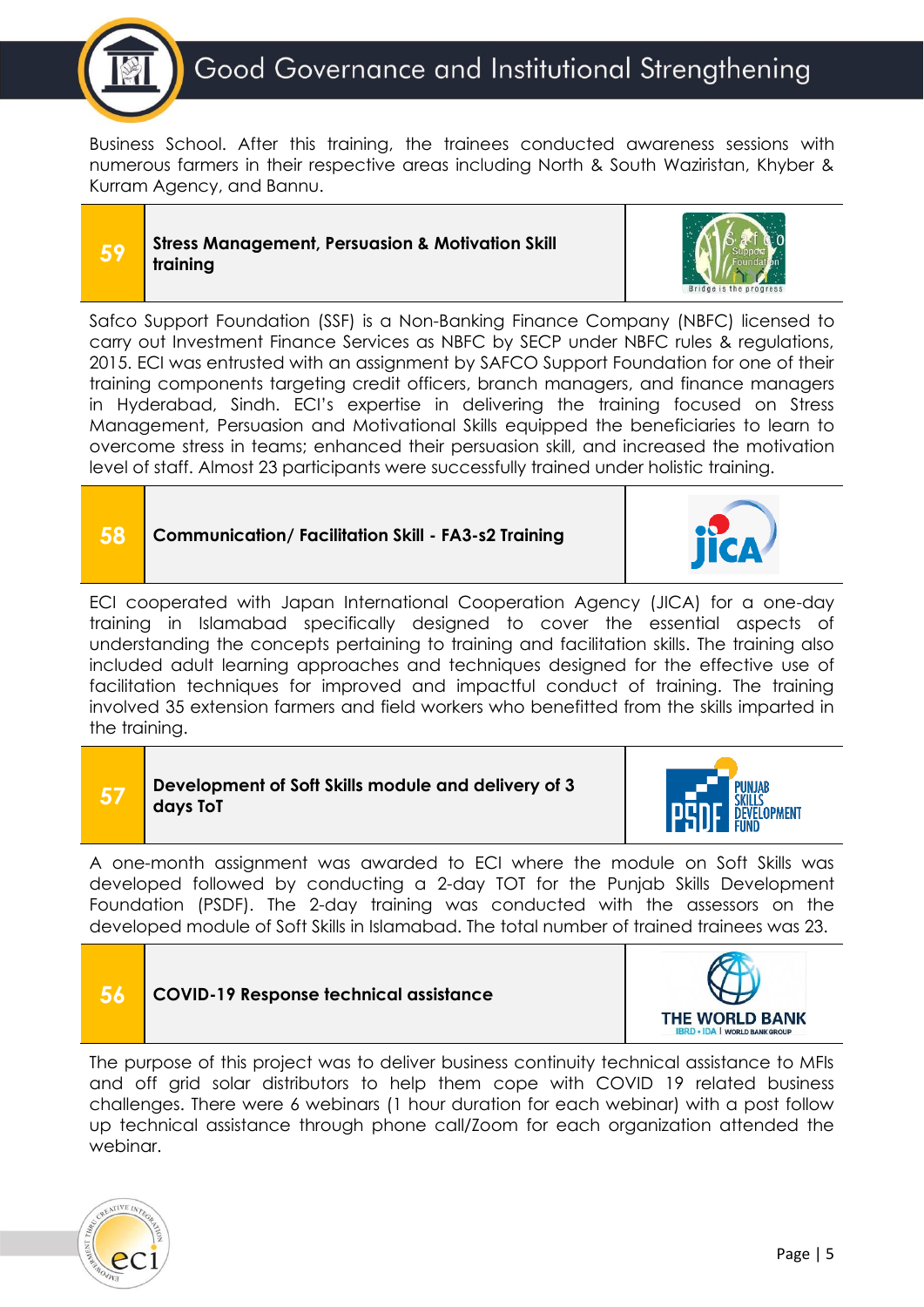**55 Design and development of posters/Leaflets with printing**



This was designing, development and printing of COVID-19 SOPs and instructions for the transgenders so they can keep themselves and their neighborhoods and other communities protected.

| 54 | 02-Days training on Stress Management                                                    | <b>handicap<br/>international</b><br>humanité & inclusion |
|----|------------------------------------------------------------------------------------------|-----------------------------------------------------------|
|    | ECI was contracted by HANDICAP for a two-day training of its staff members including the |                                                           |

ECI was contracted by HANDICAP for a two-day training of its staff members including the field teams and program teams all over Pakistan on the stress management during COVID-19. The purpose of the training was to equip participants to effectively deal with organizational stress, stress caused by lockdown, and other stressors triggering counterproductive practices in the organization.

| Design and Development of English, Urdu and Sindhi<br>/ 53 /<br><b>Modules</b> | Rehana Shaikh |
|--------------------------------------------------------------------------------|---------------|
|--------------------------------------------------------------------------------|---------------|

The task was only to design 15 training manuals in Urdu, English and Sindhi for Strengthening Participatory Organizations (SPO). For this consultancy ECI worked only on its design part.

### **52 2-Day Training Baseline Survey of Project Beneficiaries for TWO Staff**



In this project ECI conducted and 2-day training with base line survey tool and technique and use of database and data collection process and after receiving of data ECI generated report and submitted to TWO. The project was implemented in 4 district, Mandi Baha ud din, Nankana Sahib, Lahore and Sargodha.





The period of engagement was 8 days starting from 30th June 2020 to 10th July 2020. Research Tools were developed and a training was conducted on how to apply the research for target audience through tablet as a pilot project. The beneficiaries were Lady Health Workers, different vendors providing RH supplies and district level officials. The main purpose was to find out the effects of COVID-19 on different stakeholders in taking and providing RH services, demand supply and the measures taken amid COVID19. After a pilot a 4 days training of data collectors was conducted based on the training received.

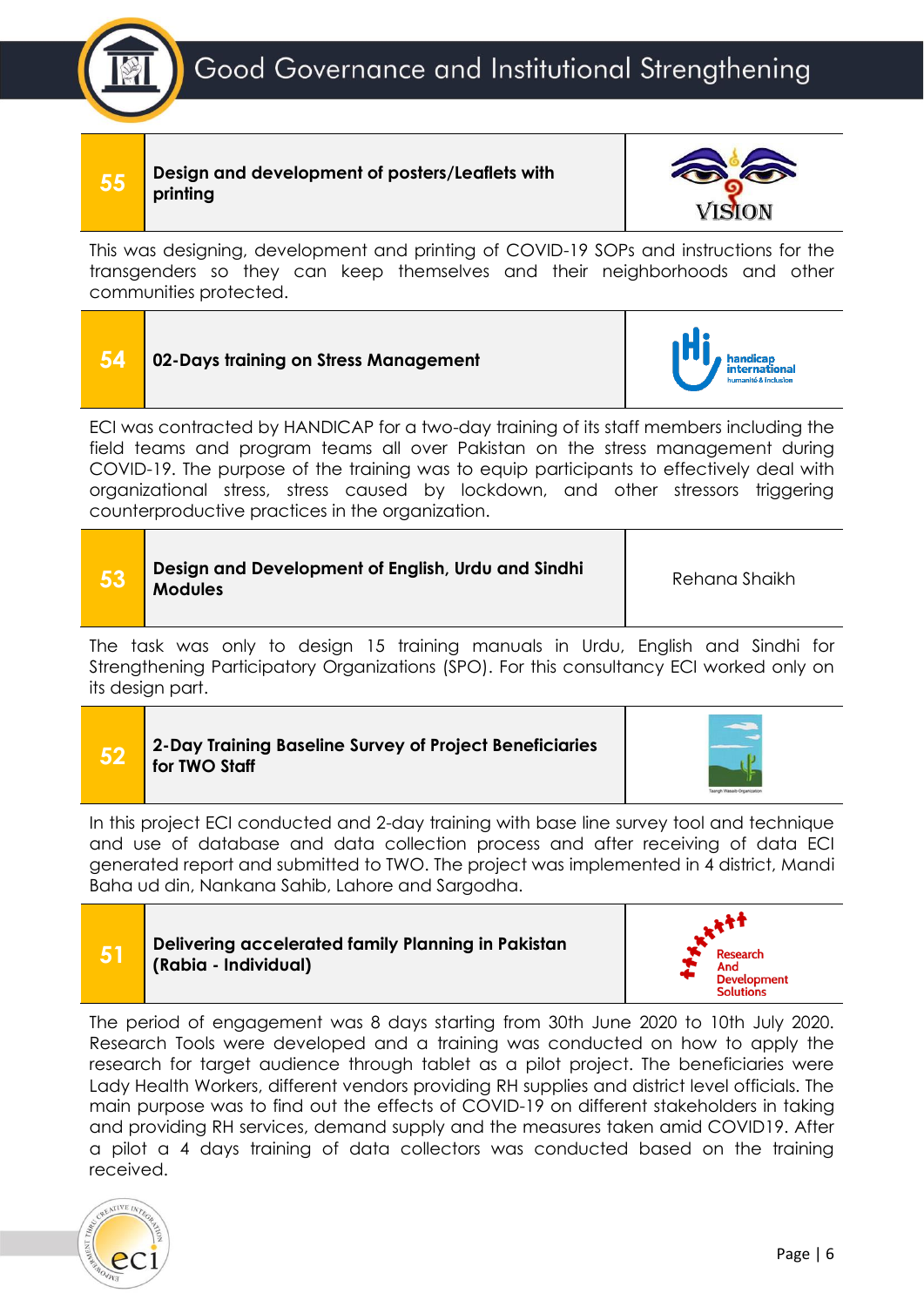

**50 Conduct 5 days training of Local Resource person (LRPs) and 2 follow ups.**



These Trainings conducted in Mirpurkhas were designed and implemented by ECI. The participants were trained to run Rozgar Shifa Khana, 5 Rozgar Shifa Khana made in district Mirpurkhas. The centers were community-based facilitation centers.



The IEC material was designed specifically to promote and highlight the coordination between the transgender and police. The material further highlighted the most imperative aspects of promoting effective communication and redressal mechanisms that the transgenders can use to expedite justice.



**Food and Agriculture Organization of the United Nations** 

ECI conducted two 10-day training of trainers for FOOD AND AGRICULTURE ORGANIZATION (FAO) field team and made them aware about the key concept of Farm Business School. After this training the trainees conducted session with farmers in their respective areas like North & South Waziristan, Khabar & Kurram Agency and Bannu.

| Stress Management, Persuasion & Motivation Sklutarining |  |
|---------------------------------------------------------|--|
|---------------------------------------------------------|--|



ECI conducted this with SAFCO Support Foundation credit team and participated credit officers, branch managers and finance team. The key purpose of this training was to overcome stress in team and enhancement of persuasion skill and increase motivation level of staff.





To provide Business Skills trainings and Exposures, RDF acquired consultancy services of ECI to strengthen the capacity of the beneficiaries to enhance access to market through trainings and exposure visit on basic literacy, numeracy & life skills, business skill trainings and ways to enhance access to financial services/service providers for risk transfer and sharing mechanism.

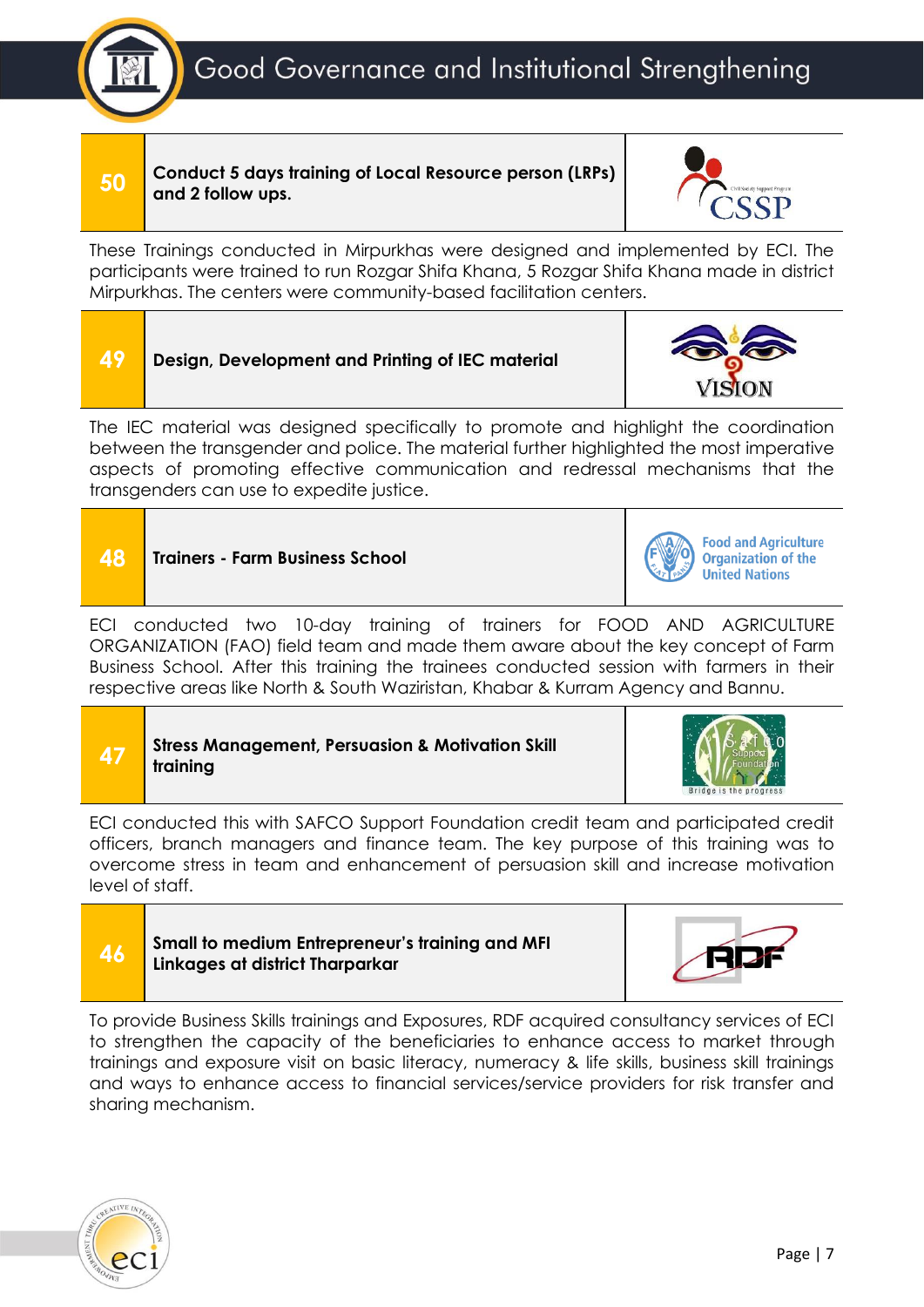## **45 Communication/Facilitation Skill - FA3-s2 Training**



ECI developed training curriculum and conducted 57 trainings in different cities of Pakistan. Participants were HR professionals, Managers from 870 different SMEs.

**43 Delivery of 3 Days three ToTs on Soft Skills**

ECI conducted one ToT for PSDF in Islamabad where 23 participants participated and ECI delivered training on soft skills. Participants were technical instructors of different institution that are partnered with PSDF.

### **Capacity building of EPI Frontline Workers on IPC, Crisis Communication and Key Family Care Practices to Promote Preventive Healthcare**

ECI was contracted by UNICEF to build capacity of EPI Frontline Workers on IPC, Crisis Communication and Key Family Practices to Promote Preventive Healthcare according to the Global EPI ICI Toolkit.

**To support implementation of NI's Advocacy Initiative to strengthen SUNCSA in Pakistan including Administrative and Financial management of Human Resources of the Program**

ECI was contracted by Nutrition International to "Support implementation of NI's Advocacy Initiative to strengthen SUNCSA in Pakistan including Administrative and Financial management of Human Resources of the Program" under which support was given to NI in recruitment of a Media and Communication Consultant and Admin Assistant, facilitation to NI for the capacity building of the key stakeholders on nutrition, for orientation and demand creation, for enabling CSOs to actively contribute to multisectoral and multi-stakeholder, nutrition sensitive programming, for reporting and contributing, for media sensitization, for review and planning of SUNCSA meetings and for the procurement of office supplies in Islamabad and the capital cities of all the provinces.



**42**

**41**







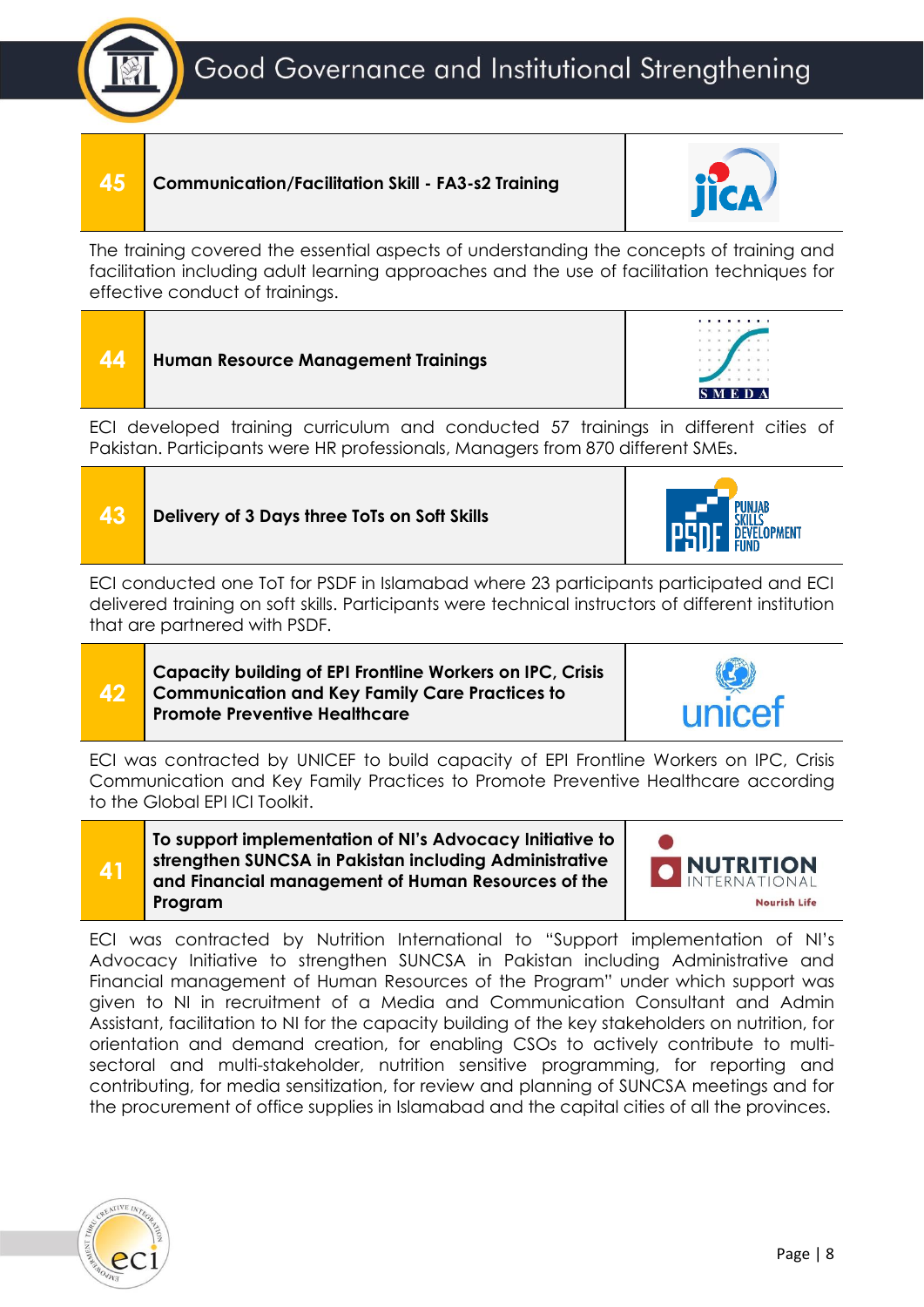

**40 Pakistan Sustainable Energy Program COVID Response Technical Assistance and Training**



ECI was contracted by World Bank to provide Technical Assistance and Training to MFIs and off grid solar distributors to help them cope with COVID-19 related business challenges through webinars.





ECI was contracted by Research and Development Solutions (RADS) to facilitate them as a training consultant. During this assignment, ECI represented as a training consultant during which our trainer first received a ToT. Based on the received training, our trainer delivered a pilot training in Peshawar, following the delivery of online ToT for data collectors in different provinces on Reproductive Health Services and Family Planning Services amid COVID-19.

### **38 Training on Stress Management for Handicap International Staff**



ECI was contracted by Handicap International to provide training to its staff on stress management. The training was carried out on the concepts of managing stress during the situation of pandemic COVID-19 and to work more effectively.

**37 Enterprise Development and Financial Management Training for Beneficiaries of Pak Mission Society**



ECI was contracted by Pak Mission Society (PMS) to conduct a training on Enterprise Development and Financial Management for the staff members of PMS. 30 staff members were trained with the aim of learning how to manage their finances which added a lot to their knowledge of financial management.



**Food and Agriculture Organization of the United Nations** 

ECI was contracted by FAO to conduct training for the facilitators of Farmers Business School (FBS). ECI conducted two 10-day trainings online through LMS (Learning Management System) to educate the facilitators about the concept and need of Farmers Business School and the importance of their role as a facilitator for FBS. Through this training, ECI built their capacities around the market concepts as well such as marketing, cost, pricing, and business linkages.

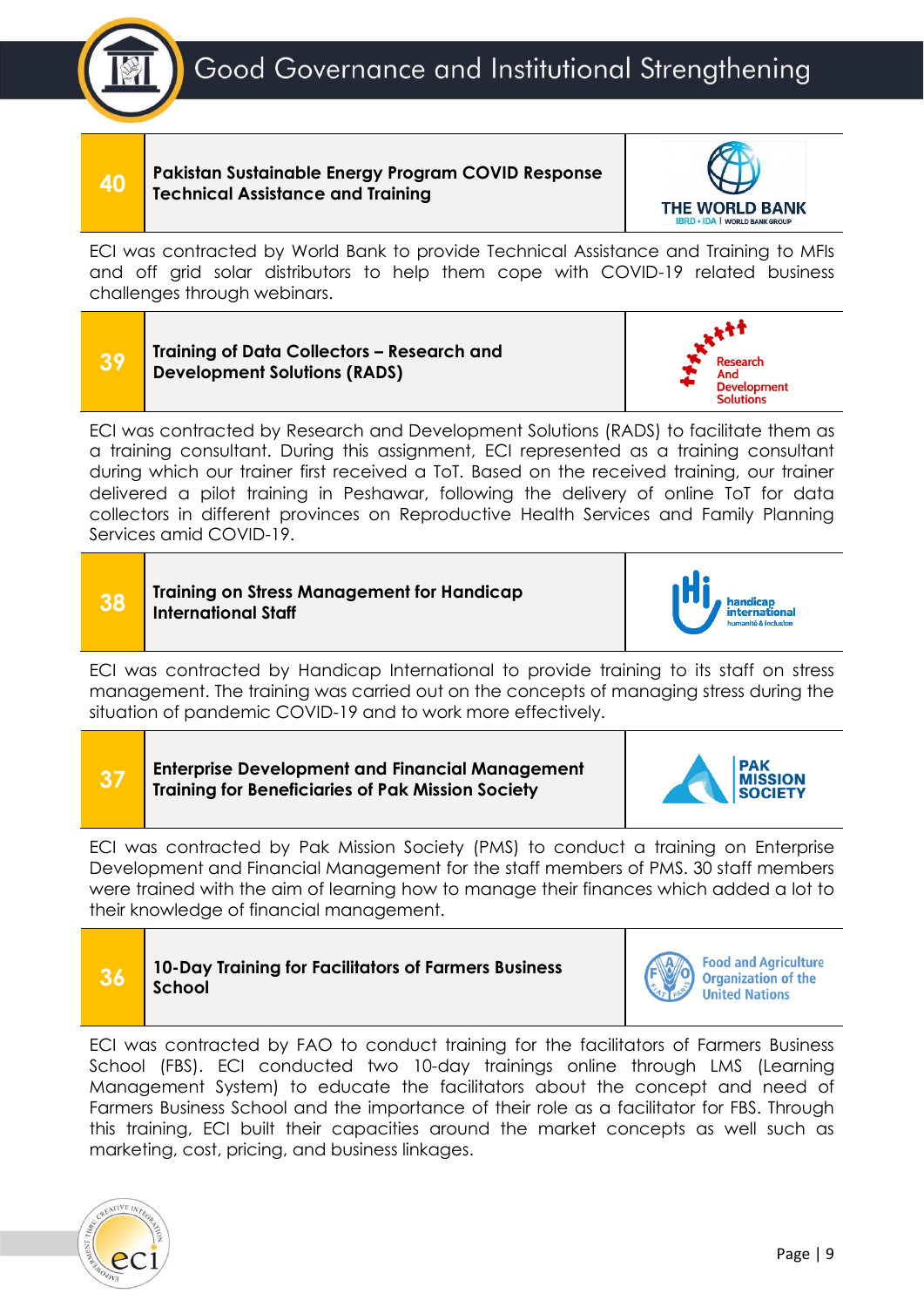Good Governance and Institutional Strengthening



**35 02-Day Training on Work Ethic, Stress Management and Self-Motivation for SSF Staff**



**2019**

ECI was contracted by SAFCO Support Foundation (SSF) to conduct training for staff members of SSF on Work Ethic, Stress Management, and Self-Motivation. ECI conducted 02-Day training that aimed at providing a better understanding of work ethics, selfmotivation, and ways to manage work and personal life stress.



ECI was contracted by Taangh Wasaib Orgranization (TWO) to conduct training for staff members of TWO for their project, Strengthening Livelihood of Marginalized Communities. ECI conducted a 02-Day training on social mobilization for the 30 participants with a purpose of knowledge improvement & conceptualization of trainees about community mobilization, participatory development and its elements.

**33 2-day training on Reflective Practices for District Project Activists and TWO staff members**



ECI was contracted by Taangh Wasaib Orgranization (TWO) to conduct training for District Project Activists and staff members of TWO for their project, Strengthening Livelihood of Marginalized Communities. The aim of the project is to ensure that poor and marginalized communities have diversified and strengthened sustainable livelihoods for a dignified life in society. ECI conducted a 02-Day training on reflective practices for the 25 TWO staff members and DPAs to train them with learning by reflecting and acting.





To play a part in smooth electoral process of 2019 Provincial Assembly Elections, ECI designed and implemented one-day trainings and orientations for POs, APOs, Senior APOs and Polling Officers. The poling staff were trained on electoral process, its steps, their responsibilities, challenges and ways to overcome challenges.





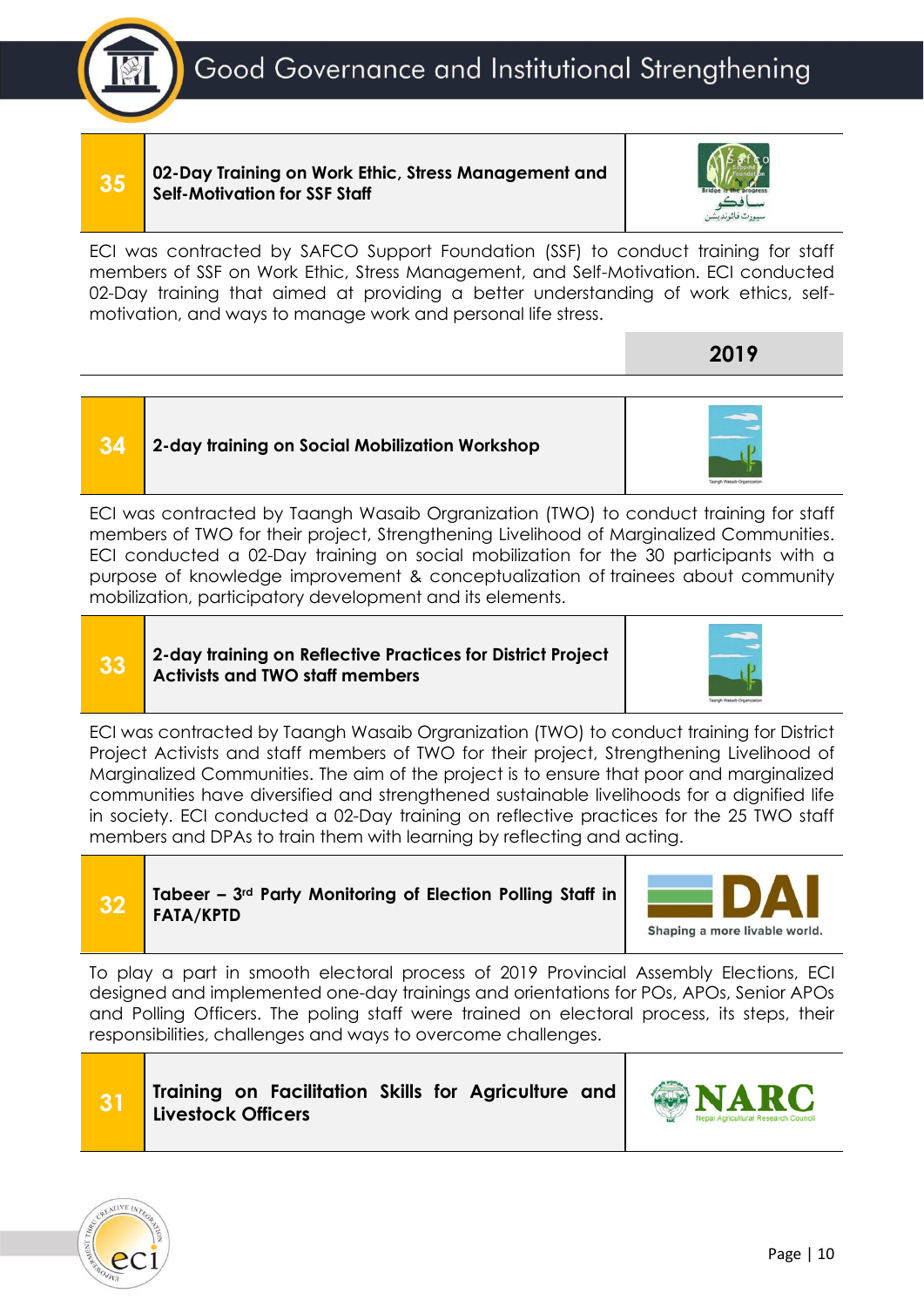

ECI conducted four 02-Day Sessions on "Facilitation Skills for Staff of Department of Agriculture, Baluchistan" in NARC where JICA in coordination with NARC is working to develop the capacities of the Agriculture and Livestock Officers. In these four batches of trainings, 105 agriculture and livestock officers were trained (25 in first batch; 30 in second batch; 25 in third batch and 25 in fourth batch).

| 30 |              |  |  | 3-day Training on Project Proposal Development and |  |
|----|--------------|--|--|----------------------------------------------------|--|
|    | Fund Raising |  |  |                                                    |  |



ECI was contracted by Baltistan Culture and Development Foundation (BCDF) for a project implementation of International Labour Organization (ILO) for capacity building of officers and employees of Departments of Agriculture, Livestock, Fisheries and Water Management as well as the Department of Labors, Commerce and Industries. In this regard, ECI conducted a 03-Day training on Project Proposal Development and Fund Raising for 29 officers and employees of Department of Agriculture, Livestock, Fisheries and Water Management on Fund raising and Project Proposal Development in Gilgit Baltistan.

|  | 2-day Training on<br><b>Techniques</b> |  |  |  | Cash Flow-based Appraisal |  | <b>AGAHE</b> |
|--|----------------------------------------|--|--|--|---------------------------|--|--------------|
|--|----------------------------------------|--|--|--|---------------------------|--|--------------|

ECI has been contracted by AGAHE to strengthen and ensure the capacity building of their staff, ECI designed and delivered 2-day training on Cash Flow Based Appraisal Techniques for staff of AGAHE Pakistan. The aim of the training was to introduce and equip the staff with effective methods of branch management for credit program. The total number of 08 sessions comprising of theoretical background and 7 exercises were conducted in two days of this workshop with 28 beneficiaries.

| ZO | 2-Day | <b>Training</b><br><b>Communication Skills</b> | on | <b>Stress</b> | Management | and |  |
|----|-------|------------------------------------------------|----|---------------|------------|-----|--|
|----|-------|------------------------------------------------|----|---------------|------------|-----|--|

ECI was contracted by FDO to conduct the training of its staff management for better understanding of managing stress and develop better communication skills to be one step ahead in their better business opportunities. One 2-day training for this project was organized. After the program, the 25 participants were able to understand how to get more of what's important to them done in less time, improved decision making and communication skills, and how to increase their productivity.



**27 2-Day ToT of TWO Staff for Strengthening Livelihood of Marginalized Communities**



ECI was contracted by Taangh Wasaib Orgranization (TWO) to conduct a ToT for staff of TWO for their project, Strengthening Livelihood of Marginalized Communities. The aim of the project is to ensure that poor and marginalized communities have diversified and

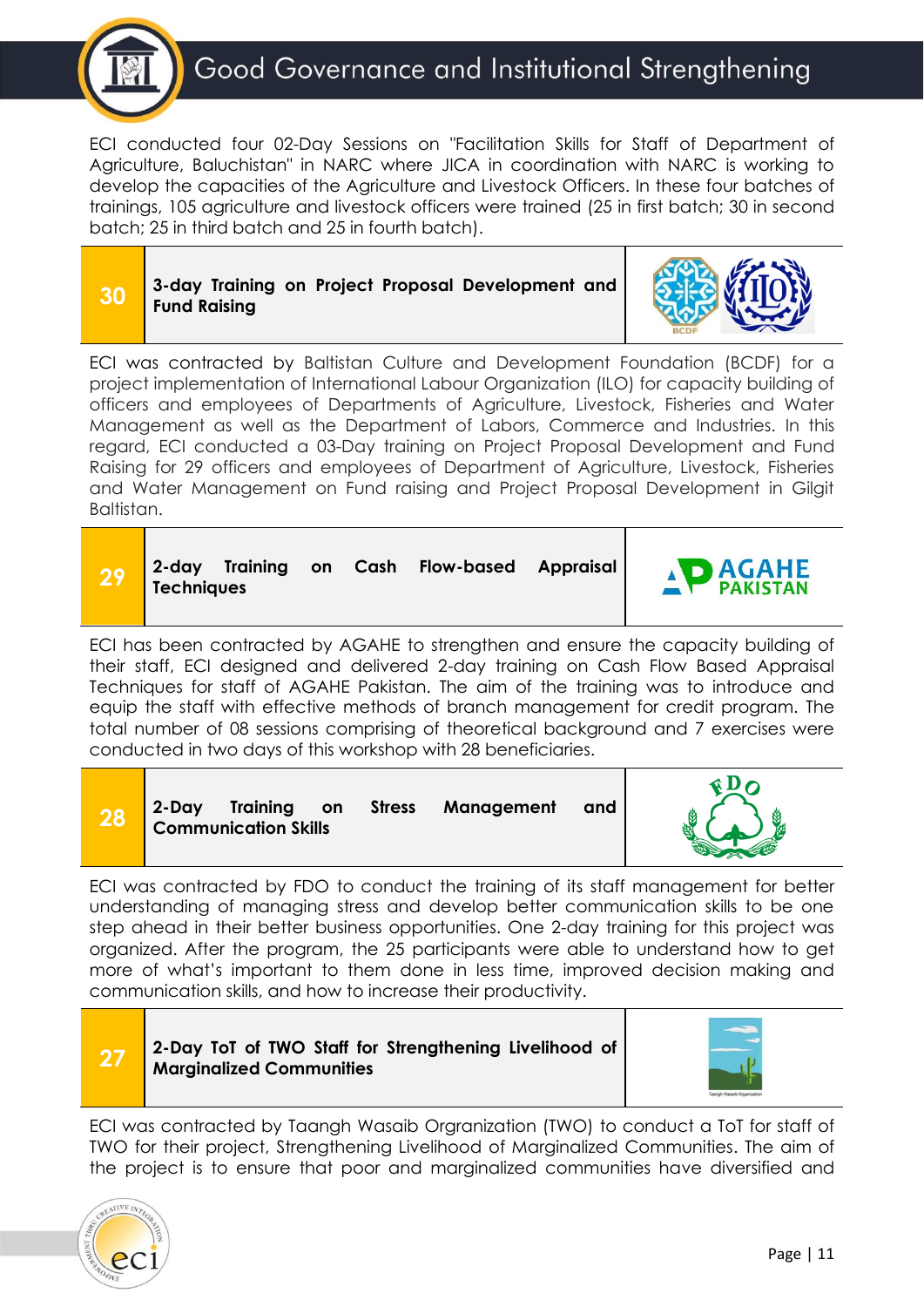

strengthened sustainable livelihoods for a dignified life in society. ECI conducted a 02-Day Training for the staff of TWO to train them with skills essential to conduct the baseline survey. In the baseline survey, data was gathered from a total of 120 respondents. Following that, the data was entered in the database by TWO and shared with ECI for data analysis and formulation of report.





ECI was contracted by SAWFCO for conducting training on "Project Improved Access to Fair, Legitimate and Effective Justice in Pakistan". The training aimed at providing better understanding of fundamental and legal rights, legal system and procedures and laws related to women and child rights. During this training, Ba-Ikhtiar members of SAWFCO were trained in a 3-day training which was conducted in 3 districts of Sindh.



UNDP contracted ECI to conduct Training of Trainers for "Project Staff Scaling-up of Glacial Lake Outburst Flood (GLOF) Risk Reduction in Northern Pakistan - GLOF II Project" which aimed at enhancement of creative thinking, teamwork, communication and coordination skills. Under this training, a 2-day need-based and creative workshop was designed and implemented which was facilitated by ECI Lead Trainers.

**23 To support implementation of NI's Advocacy Initiative to strengthen SUNCSA in Pakistan including Administrative and Financial management of Human Resources of the Program**



ECI was contracted by Nutrition International to "Support implementation of NI's Advocacy Initiative to strengthen SUNCSA in Pakistan including Administrative and Financial management of Human Resources of the Program" under which support was given to NI in recruitment of a Media and Communication Consultant and Admin Assistant, facilitation to NI for the capacity building of the key stakeholders on nutrition, for orientation and demand creation, for enabling CSOs to actively contribute to multisectoral and multi-stakeholder, nutrition sensitive programming, for reporting and contributing, for media sensitization, for review and planning of SUNCSA meetings and for the procurement of office supplies in Islamabad and the capital cities of all the provinces.

**22 3-Day Training on Financial Management Skills for Non-Finance Staff of OXFAM**



ECI was contracted by OXFAM for Training on Financial Management to develop understanding of the existing skills of their Program Team about financial management and identify the areas of gap that can be filled through a training program. For this assignment, ECI conducted a training need assessment (TNA) which was followed by the

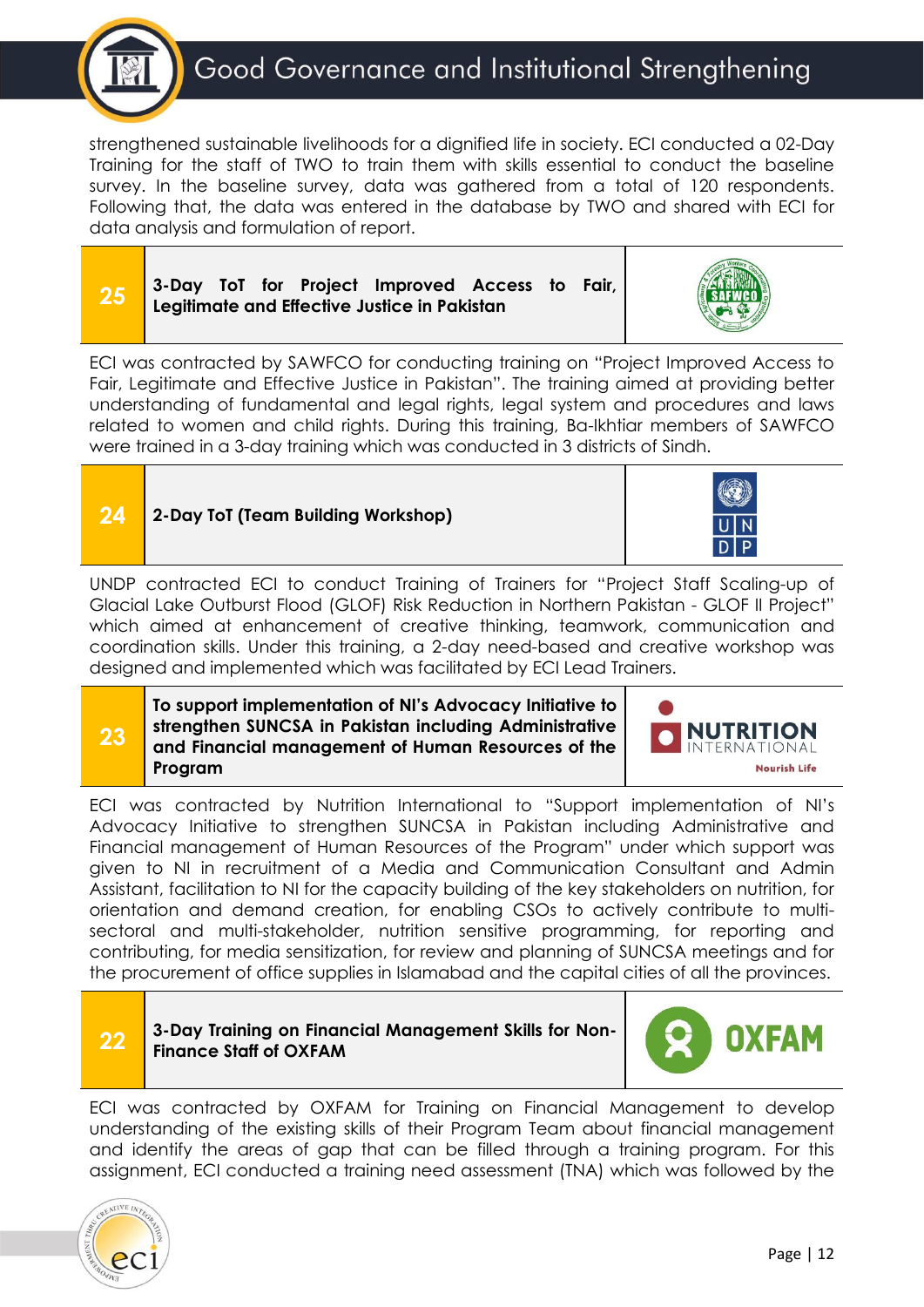development of training module and delivery of 03-Day Training to equip with financial management skills.

**20**

**21 8-day ToT for PC-1 Preparation and Proposal Writing**



For Directorate of Agriculture (DoA), ECI was contracted for conducting Training of Trainers (ToT) of the agriculture department of Gilgit-Baltistan. This was part of the 'Economic Transformation Initiative, GB' project being implemented with the help of IFAD to boost regional economic activity through agriculture value chain development. An 8 day training was executed by ECI experts which aimed at preparation and proposal writing for 10 staff members of Directorate of Agriculture Gilgit Baltistan.

| Market Based Training on Human Resource     |  |  |  |  |  |  |
|---------------------------------------------|--|--|--|--|--|--|
| Management, Social Media Marketing and Time |  |  |  |  |  |  |
| <b>Management (Phase-II)</b>                |  |  |  |  |  |  |



ECI has successfully completed its Second Phase of HR Management Trainings for Small and Medium Enterprises (SMEs) were conducted in collaboration with SMEDA, under their NBDP program. There will be a series of 19 trainings which will be carried out in different districts of Pakistan on the concepts of time management, social media marketing and human resource management.

|    | Market Based Training on Human Resource     |  |  |  |
|----|---------------------------------------------|--|--|--|
| 19 | Management, Social Media Marketing and Time |  |  |  |
|    | Management                                  |  |  |  |



ECI was contracted by SMEDA for Market Based Training on Human Resource Management, Social Media Marketing and Time Management for their which was a part National Business Development Program for SMEs (NBDP). The training was conducted for staff of SMEs in all the major cities of Pakistan (8 districts). For this training, the training curriculum was designed and developed by the IFC certified curriculum design experts at ECI according to which the 15 trainings were conducted on the concepts of time management, social media marketing and human resource management.

**2018**





To play a part in smooth electoral process of 2018 General Elections, ECI designed and implemented "Tabeer" Project with DAI for Facilitating Election Commission of Pakistan for Electoral Staff Trainings (ToMTs). Under this project, ECI designed and delivered trainings and orientations for ROs, DROs, TROs, Pos, APOs, Senior APOs in 06 districts of Karachi. The

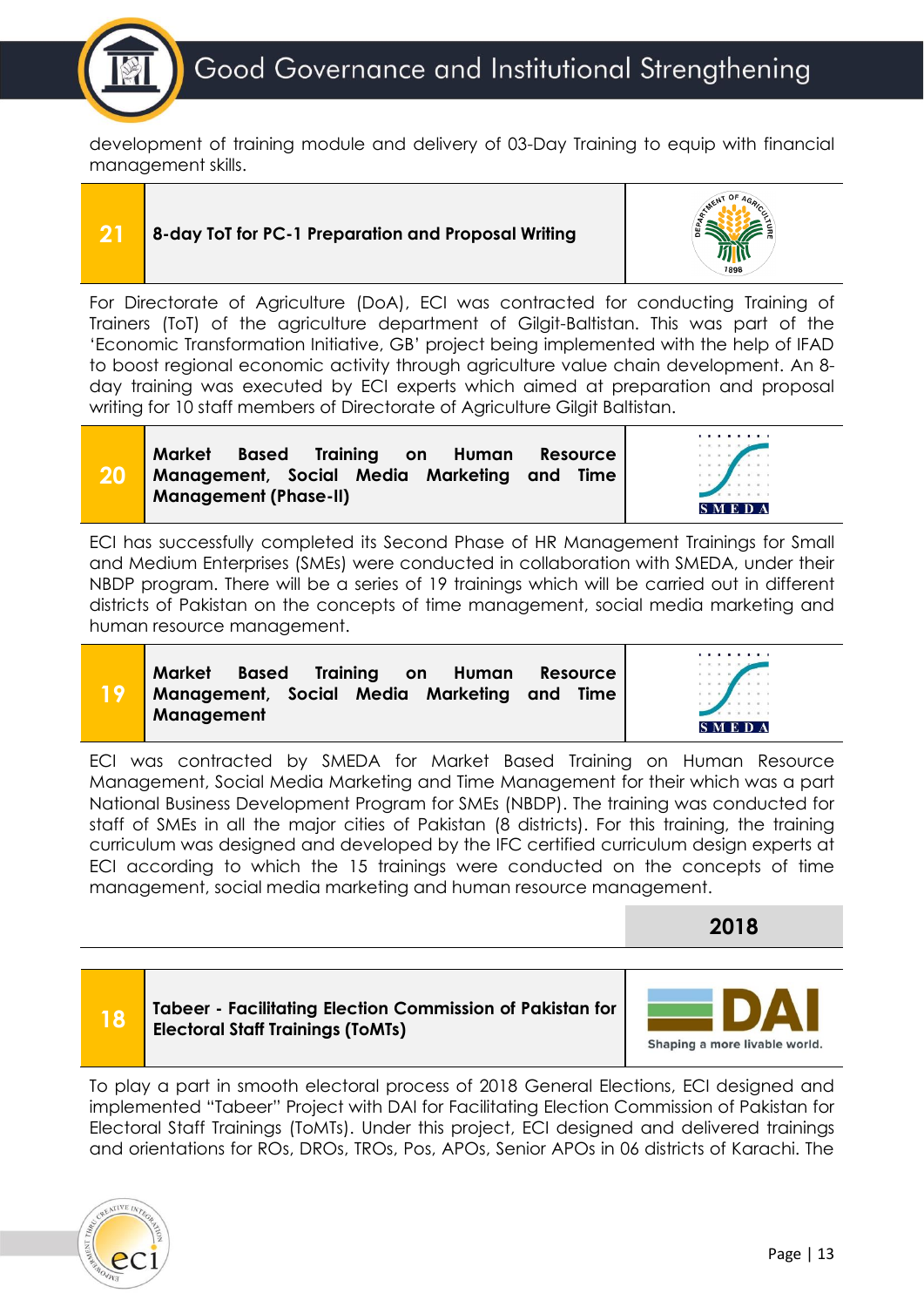

poling staff were trained on electoral process, its steps, their responsibilities, challenges and ways to overcome challenges.

**2017**

### **17 Tabeer Se Tameer Tak: Raise Voice Today to Invest in TomorrowINTERNATIONAL**

Under the Pakistan Youth Advocacy Project, ECI provided its consultancy services for mainstreaming youth voices in the political manifesto development process. For this purpose, a large-scale research was conducted that included 57 group discussions and 7 FGDs with 1711 youth from 29 institutes in Lahore, Multan, Karachi, Jamshoro, Thatta, Vehari and Islamabad. 7 seminars were also conducted in leading universities for further mobilization and engagement of youth for mainstreaming their demands/suggestions for bringing changes in policies to bring positive changes. An online survey was also conducted for 3807 youth from all over Pakistan. The research findings were consolidated and analyzed for sharing with political stakeholders prior to the finalization of their political manifestos.

Furthermore, training workshops were conducted for youth activists on the topics of 'Policy Making Process' and 'Effective Communication in Assembly Sessions' from Thatta and Muzaffargarh. In addition, 17 lobbying meetings were held with political leaders from 05 major parties: PTI, PML-N, PPP, MQM and JI to orient them about the project and taking them on-board for incorporating the research findings in their party manifestos.

**2016**



An initiative of PLAN Pakistan, "Rural Women's Economic Empowerment through Enhanced Participation in South Punjab's Dairy Sector" aims to increase access and control of economic resources for women. To this end, 250 institutions of Farmer Milk Cooperatives (FMC) were organized, which will serve as platforms to achieve the objectives of the project. For this purpose, the capacity of 1,250 Executive Members of the FMC was built so that they can manage these platforms as formal institutions, on the following modules:

- 5-day training on "Organizational Management, Leadership & Conflict Management"
- 4-day training on "Business & Financial Management"

FMCs also provide the sustainability factor to this project. After the completion of the project, the FMCs would take forward the agenda. Therefore, institutional development training of the FMC members was incorporated into the project so that they are better able to understand the organizational aspect of this platform; develop leadership skills;

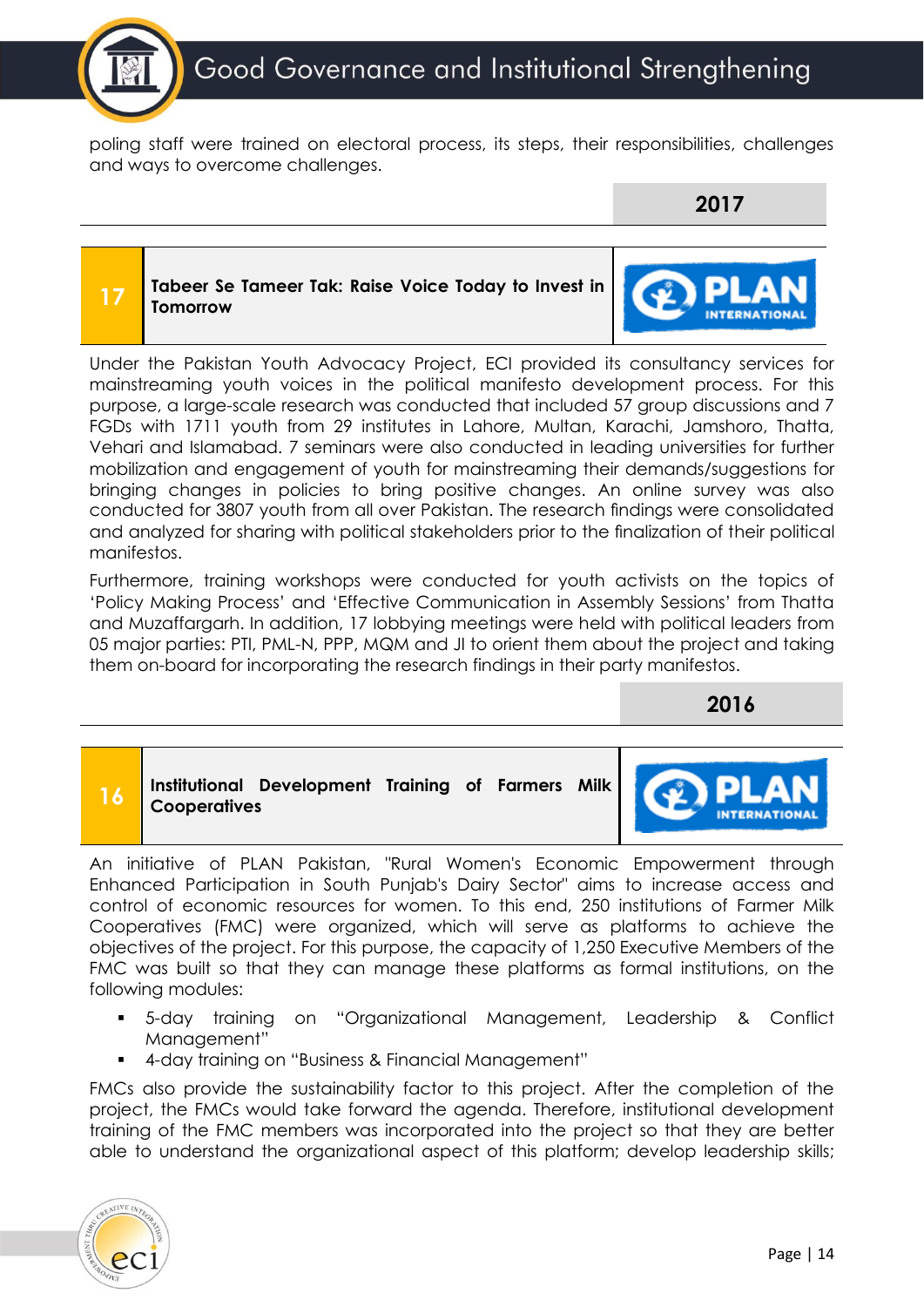

are better able to resolve conflict; take effective decisions regarding finances and understand the business cycle of the FMCs. For the purpose of capacity building of FMCs on the aforementioned aspects, PLAN hired Empowerment thru Creative Integration (ECI).

### **15 Enhancing Capacity of Female, Youth Labor and Minorities Elected Representatives for Efficient and Accountable Democratic System**



Under USAID's Citizen Voice Project (CVP) Cycle 10, ECI was awarded grant to conduct trainings in District Mansehra, KPK. Training activities were conducted for the targeted beneficiaries in order to enhance the capacity of elected representatives and strengthening citizens' engagement for Transparent, Responsive, Efficient and Accountable Local Governments. A total of 123 1-day trainings were held for three tiers:

- **District Councillors**
- **•** Tehsil Councillors,
- Village/Neighbourhood Nazims and Naib Nazims, Village/Neighbourhood Councillors (male and female)

The trainees were trained on three modules designed specifically for their respective tier of LG. In total, 123 1-day trainings were conducted for 3034 beneficiaries on the following modules:

- LG Laws, Structure and Functions
- Resource Management and Transparent Budgeting

Participatory Planning

|  | 4-day Training on Financial & Grant Management -<br><b>Oxfam Novib</b> | <b>3 Oxfam Novib</b> |
|--|------------------------------------------------------------------------|----------------------|
|--|------------------------------------------------------------------------|----------------------|

ECI was contracted to carry out 4-day training on Financial & Grant Management for 13 partner organizations of Oxfam Novib; as well as its staff members in order to enhance their skills on various aspects of Financial & Grant Management. Before the commencement of the workshop, a TNA tool was designed and shared with the partners by ECI's curriculum development team in order to align the training needs with the outcomes.

The training covered the essentials of Financial Management & Accounting, Planning & Control, Financial Reporting, Grant Management Cycle, Internal Control, Procurement & final Evaluation and close-out. The training was conducted for 19 participants, in which majority of the participants were females.



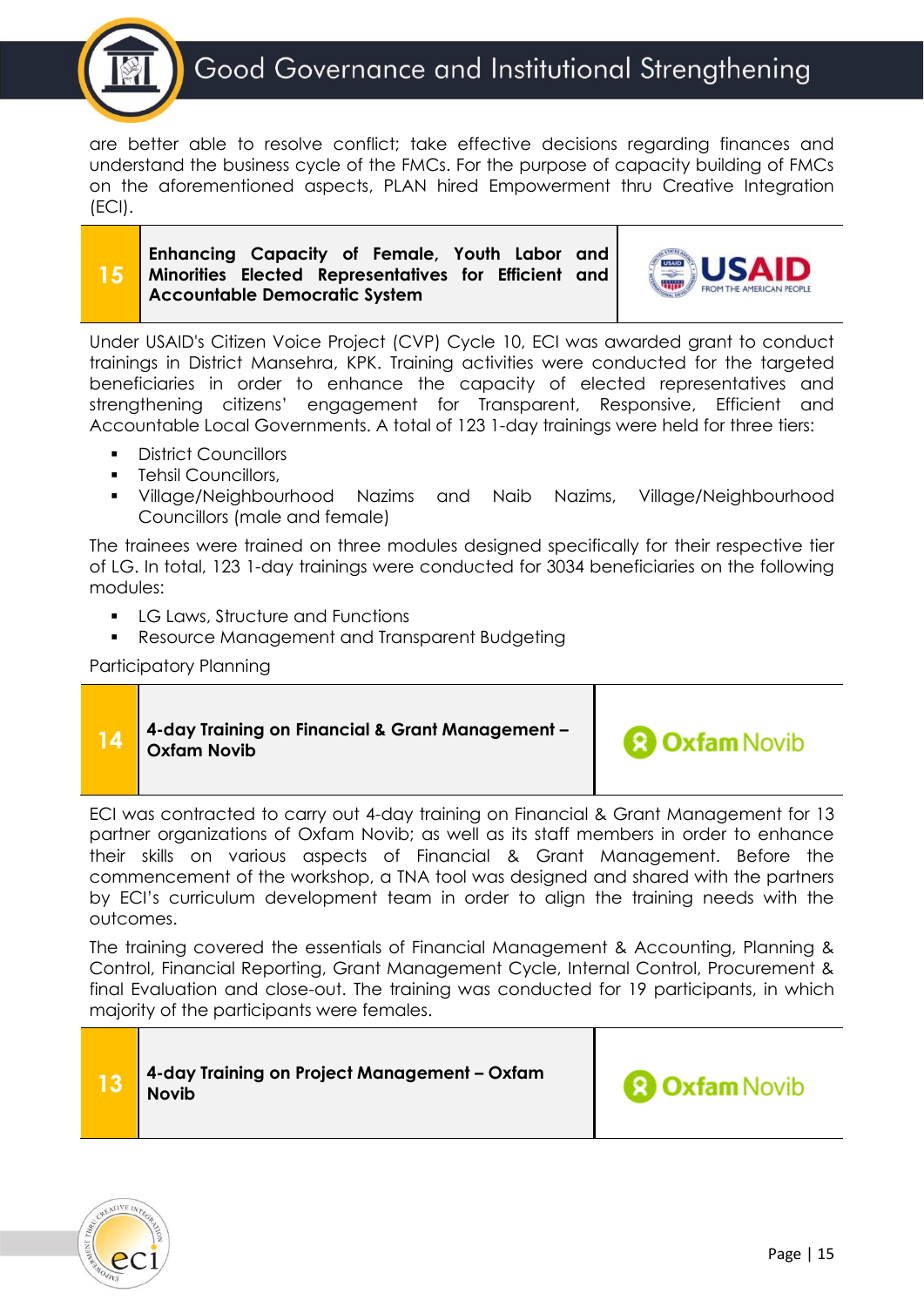### Good Governance and Institutional Strengthening

ECI was contracted to carry out 4-day training on Project Management for 13 partner organizations of Oxfam Novib; as well as its staff members in order to enhance their skills on various aspects of Project Management. Before the commencement of the workshop, a TNA tool was designed and shared with the partners by ECI's curriculum development team in order to align the training needs with the outcomes.

The training covered the basics of Project Cycle Management and its 5 essential stages. The training was conducted for 22 participants, in which majority were female members.



In order to increase awareness of clients and potential clients of microfinance providers in Pakistan who are integrated within the credit reporting framework, PMN undertook an initiative to launch a comprehensive client awareness and financial literacy education program. For this purpose, PMN contracted Empowerment thru Creative Integration (ECI) to conduct a comprehensive gap analysis, design a detailed program, including developing training modules/material and other associated components for a financial literacy program, aimed at clients, and potential clients, of microfinance providers in Pakistan.

ECI was hired as a training provider for 400 beneficiaries in Sindh and Punjab as a part of the Financial Literacy Course initiative to conduct training needs assessment, design & development of financial literacy course along with 11 ToFs, 21 awareness sessions and a national media campaign.

**2015**

### **11 Development of Comprehensive Training Module for Trainers, Handbook for Trainees and Rollout of Training of Trainers (ToT)**

al Support

Baluchistan Rural Support Program (BRSP) implemented the Baluchistan Community Development Program, (BCDP) in partnership with European Union (EU) in four districts of Baluchistan. The project aimed to improve the local government system by enhancing the capacity of elected representatives in order to enable them to effectively deliver its due responsibilities by meeting the basic needs of citizens and contribute towards the overall development of Baluchistan. In order to achieve this aim, BRSP and Baluchistan Rural Development Academy (BRDA) intended to train 11,730 local government representatives on "Baluchistan Local Government Act 2010" in 32 districts of Baluchistan. At the same time, elected Chairman, Vice Chairman, Mayors and Deputy Mayors were also trained on the following thematic areas:

- **Baluchistan Local Government Act 2010**
- Local Government Finances and Budgets, Audit and Accounts
- Planning and Development under BLGA-2010
- Local Government General Powers and Enforcement, Rules, bylaws and Procedures

In order to accomplish this, BRSP hired the services of ECI for developing specialized curricula and training 192 beneficiaries as master trainers via 06 training of trainers (TOT)

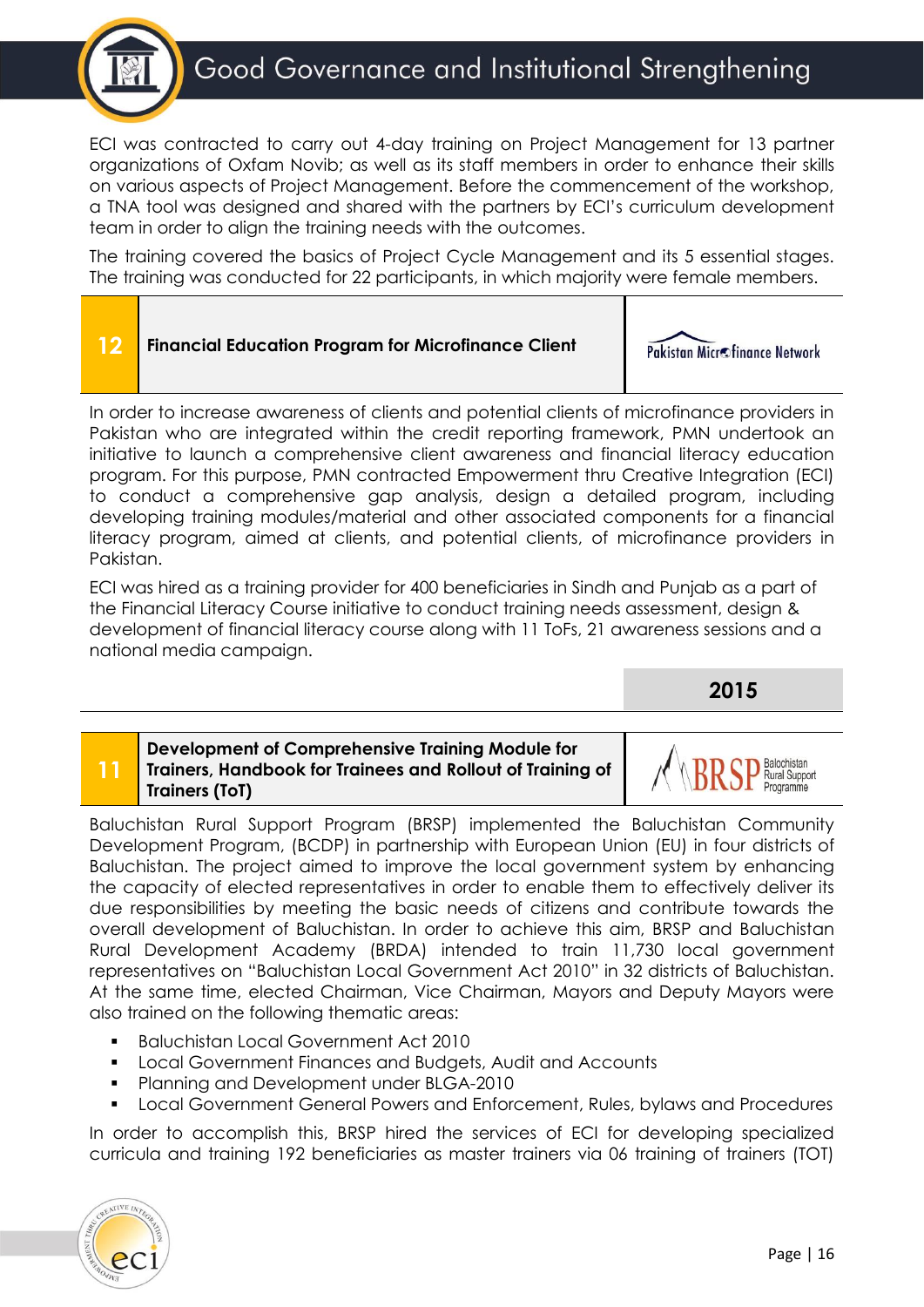

course on different curricula covering the following themes: "Baluchistan Local Government Act 2010" "Local Government Finances and Budgets, Audit and Accounts" "Planning and Development under BLGA-2010" and "Local Government General Powers and Enforcement, Rules, bylaws and Procedures." After TOT, the master trainers were deployed in the concerned districts for imparting these trainings to general councillors, male and female, across 32 districts of Baluchistan.

**2014**



consultant to develop and design a module for Union Council Development Planning to build capacity of 100 Union Councils based Third Tier organizations, mainly local support organizations, around newly evolved strategies, which could help address socioeconomic probelms impacting growth and development by using a standardized toolkit specially designed for the project beneficiaries. The module was developed in Urdu and English under the project.

Once the module and standardized toolkit were designed five, 8-Day Union Council Development Plan Trainings were conducted to build capacities of 100 certified Lead Faciliatators (PO and LSO Staff) to establish nationwide best practices, as well as establish consensus over relevant stakeholders to develop the Union Council Social Economic Development Planning. The capacity of the Lead facilitators had to be built on efficiently using the Toolkit and supporting materials for promoting the cause of UCSEDP.

**2013**

**Capacity Building of Lead Trainers & Master Trainers for General Elections in Pakistan**

For UNDP, two layers of a cascade training program were designed to train Presiding Officers, Assistant Presiding Officers and Polling Staff for the Punjab Province. Key tasks included careful selection of 36 Professional and Technical Lead Trainers and implementation of 3 Training of Lead Trainers. This was followed by selection of 1,861 Professional and Technical Master Trainers who were given 3-day training through 86 district-based ToMTs.

**Implementation of Full Cascade Capacity Building Program for Election Officials in Sindh, Baluchistan, KPK and FATA for General Elections, 2013**



For IFES, three layers of a cascade training program were designed to train Presiding Officers, Assistant Presiding Officers and Polling Staff for Sindh, Baluchistan and KPK



**8**

**9**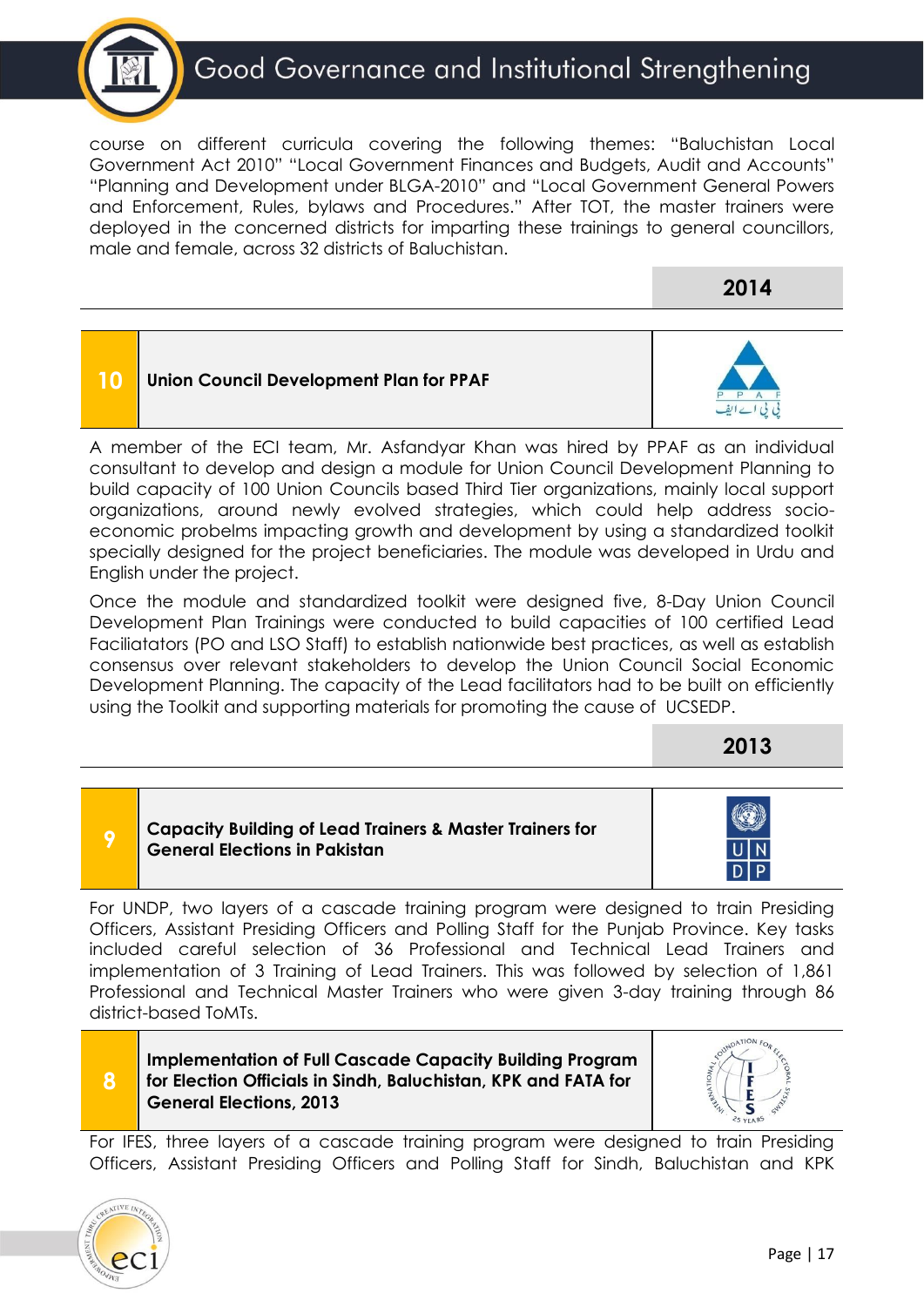

Province. Key tasks included careful selection of 32 Professional and Technical Lead Trainers and implementation of 6 Training of Lead Trainers, followed by selection of 1,404 Professional and Technical Master Trainers who were trained through 65 district-based ToMTs. As a final layer of cascade trainings, 300,000 government officials were trained in 8,000+ training events at the district level.



The USAID's Citizens' Voice Project aims to improve engagement between citizens and government in order to promote good governance in Pakistan. Grants were awarded to local community organizations by The Asia Foundation (sub-partner) for implementing their proposed initiatives in assigned thematic areas.

ECI designed a 3-day quick-impact training curriculum on 'Strengthening Citizens Voice & Public Accountability' directed for the CSOs who have received grant funding from the USAID citizen's voice project across a number of thematic areas. The objective of the training curriculum was to orient the participants to concepts of good governance, voice and accountability, accountability framework and mechanisms, and practical steps CSOs could take to become an effective channel for citizens' voice in Pakistan.

In addition to curriculum design, ECI also designed and delivered a 4-day Training of Trainers for Asia Foundation staff working on the USAID Citizens' Voice Project.

### **'Electoral Cycle Support to the Election Commission of Pakistan' – Technical Support for Capacity Development**



Working closely with UNDP and the Election Commission of Pakistan, ECI's consultants provided technical support to the project with a view to:

- a) Developing the Training Architecture for nationwide rollouts of capacity building programs for different categories of election officials including District Returning Officers, Returning Officers, Presiding Officers and Polling Staff;
- b) Developing recommendations for improvement to existing training material for Presiding Officers, as well as development of new material for extended election stakeholders including: security personnel, police, administration, media, election observers, polling and election agents as well as voters.
- c) Development a concept notes and action plan for the Federal Election Academy (FEA) of Pakistan.

**2010**



**6**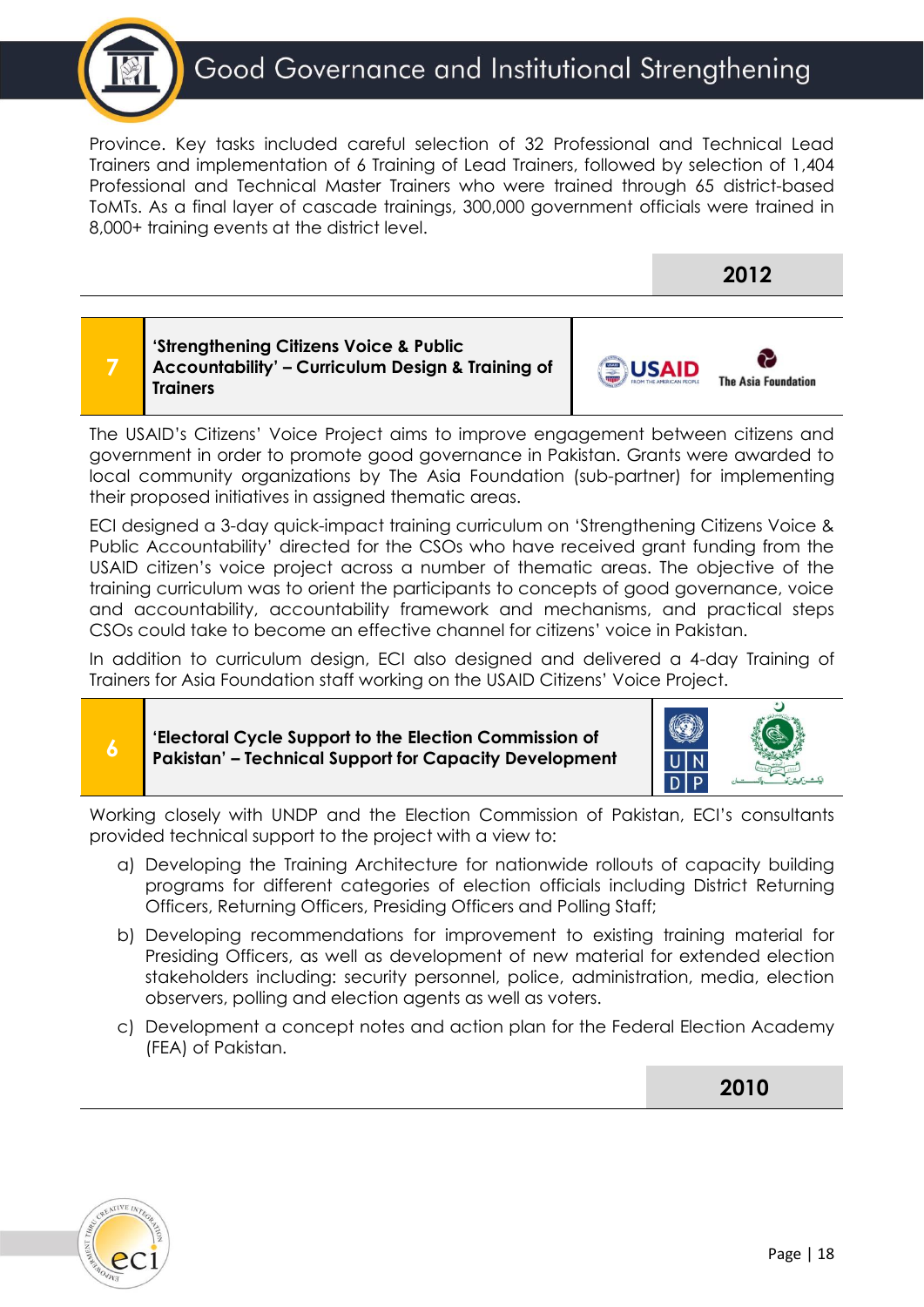Good Governance and Institutional Strengthening



**5**

### **Orientation and Capacity Building of Persons Authorized to enforce Tobacco Control Laws in Pakistan**



A legal review of the Prohibition of Smoking and Protection of Non-Smokers Health Ordinance 2002 was implemented because of which, all public indoor areas became no smoking zones. The Tobacco Control Cell was working actively on the implementation and ECI facilitated the process by developing and designing the training curriculum used to train all cadres of persons authorized to implement the tobacco control law in Pakistan

After the completion of material development phase, cascade training was rolled out all over Pakistan in which the trainees (who were the authorized personnel) were told what action could be taken against the law breakers and what was the legal way of taking the action along with the hazards that smoking results in. for the cascade training, ECI conducted the first round of training i.e., Training of Master Trainers.





### SIG A: **Institutionalization of Gender Mainstreaming in Public Sector Institutions**

In order to support the Gender Reform Action Plans (GRAP) ECI worked with Semiotics consultant to design and deliver a capacity building program for gender mainstreaming in 20 selected public sector training institutions. The project focused on mainstreaming gender in institutional processes as well as selected training curriculum. At the end of the project, a national 'Open Forum' was organized in Islamabad where all 20 institutions as well as relevant stakeholders had an opportunity to share their learning & achievements vis-à-vis gender mainstreaming as well as 'show & tell' mainstreamed curriculum.

### SIG B: **Institutional Strengthening of SW&WD Directorate of KPK**

In order to support the Gender Reform Action Plans (GRAP) ECI worked with Semiotics consultant to design and deliver a capacity building program for the Provincial Social Welfare and Women Development Department of KPK by developing and implementing a specialized program for women-focused industrial training centers (ITCs). A 15-day enterprise and skills development training was rolled out for 105 representatives from 94 ITCs from across KPK. Through the training program participants had a chance to revisit ITC business plans with a view to organizational sustainability. Moreover, they were oriented to new techniques and skills that they could impart to their trainees.

### SIG C: **Institutional Strengthening of SW&WD Directorate of Baluchistan**

In order to support the Gender Reform Action Plans (GRAP) ECI worked with Semiotics consultant to design & Implement a specialized 3-day workshop on 'Managing Effective Gender Development' for the Government of Baluchistan. Based upon an intensive TNA, the training focused on helping participants to proactively prioritize relevant areas for women's development in Baluchistan, facilitate formation of a provincial human resource pool for development of gender-mainstreamed government planning documents as well as play a leadership role in taking forward the gender agenda in Baluchistan.

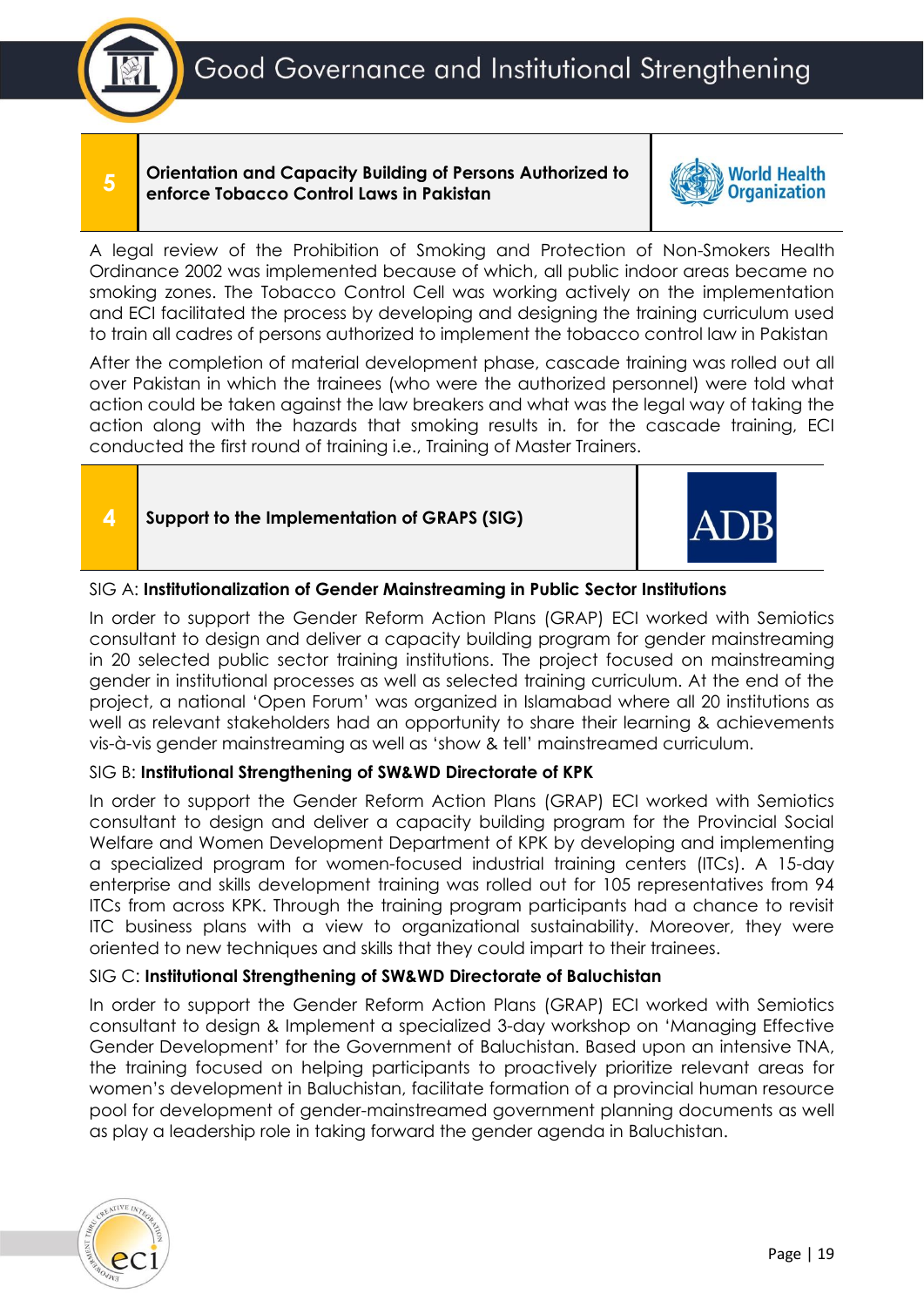



**3**

### **Strategic Reorientation of the Commissionerate for Afghan Refugees (CAR), Ministry of State & Frontier Regions (SAFRON).**



**2007**

Although the spectrum of refugees in Pakistan includes Somalis, Iraqis and Iranians, Afghan citizens have constituted the largest and most protracted group to have entered the country since its inception. The nature of the crisis in Afghanistan combined with other factors persuaded the Government of Pakistan to pledge their support towards maintenance and care of Afghan citizens temporarily residing in Pakistan (refugees) in partnership with the United Nations High Commission for Refugees (UNCHR).

During a two-day strategic retreat of UNHCR and Ministry of SAFRON on management of the Afghan population in Pakistan several issues were identified, including security issues, rehabilitation issues etc. The retreat focused on the need to 'rethink' how these organizations should work together in the future to "confront challenges ahead' and to "achieve shared goals". For this purpose, ECI was contracted and performed the following tasks:

- **E** Assessment of the relationship between UNHCR and Ministry of SAFRON (CCAR/ CAR) and to establish strategic value of the current partnership;
- Organizational assessment of the Chief Commissionerate for Afghan Refugees and Provincial Commissionerate for Afghan Refugees (CCAR/CAR);
- **•** Suggesting strategies for future partnership between SAFRON and UNHCR;
- Presentation of practical recommendations/action steps for each stakeholder to take proposed strategic agenda forward.

| $\mathcal{D}$ | Design & Development of all Training Material for the<br>Election Commission of Pakistan under the Support to<br><b>National Election Project (SNEP)</b> |  |
|---------------|----------------------------------------------------------------------------------------------------------------------------------------------------------|--|

The Support to National Elections in Pakistan (SNEP) Project, managed by UNDP with support from donors, was implemented with an objective of facilitating free, fair and transparent elections in Pakistan. One of the key mandates of the Project was the capacity building of polling officials and key stakeholders who facilitated, managed and monitored the 2007-8 elections. ECI was contacted to conceptualize and develop interactive material to be rolled out in further ToT and actual trainings.

ECI conceptualized, designed and developed a series of five sets of training material (participant handbooks and trainers manuals) for District Returning Officers, Returning Officers & Assistant Returning Officers, Presiding Officers, Polling Staff (Assistant Presiding Officers & Polling Officers) as well as Polling Agents. These manuals were developed keeping in mind specific functions of each officer and the skill/knowledge set needed by him/her to be effective. The material was very interactive, colorful and illustrated keeping in mind the target audience.